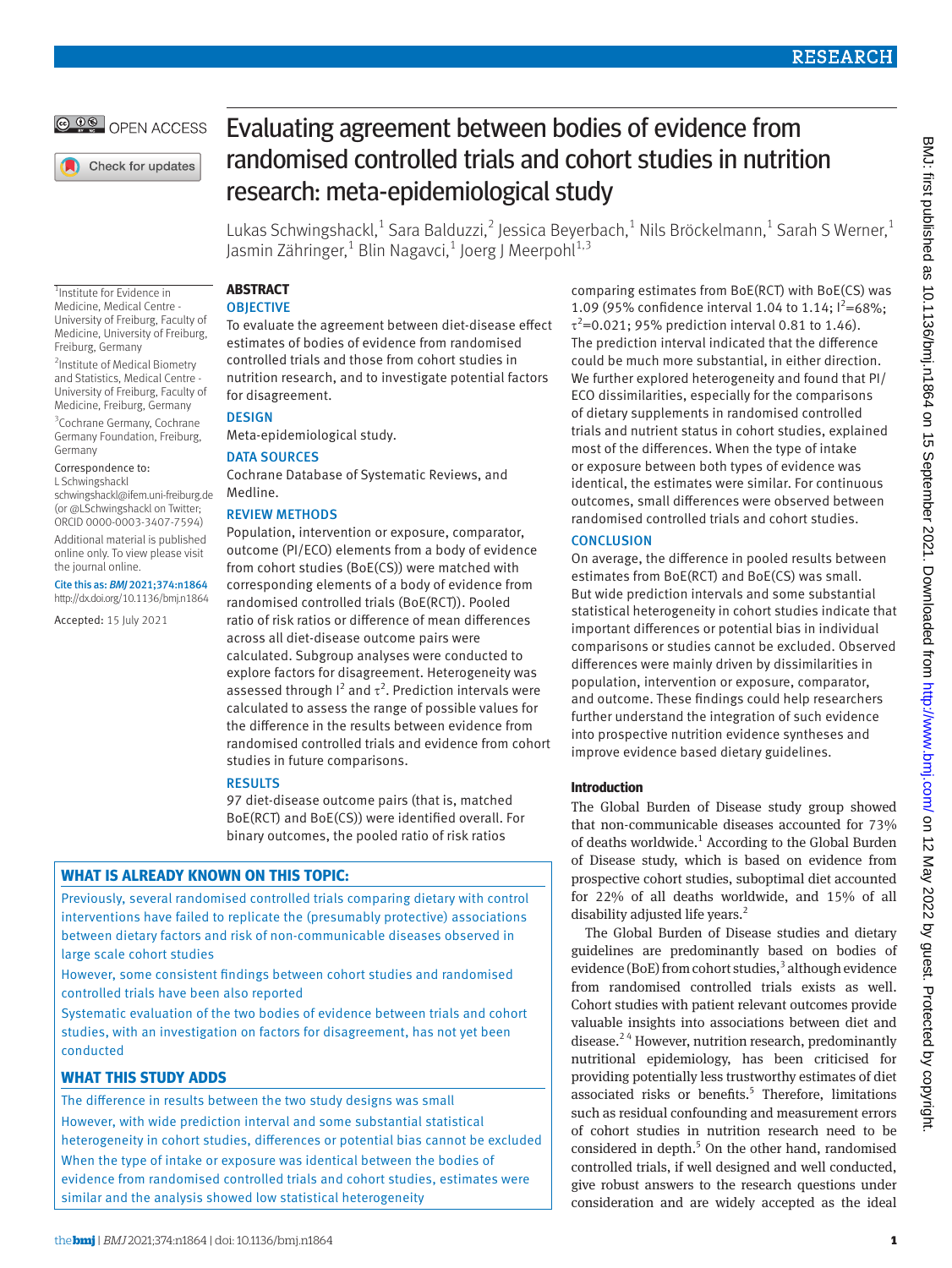methodology for causal inference.<sup>6</sup> However, dietary trials often have methodological limitations, such as small sample sizes, short intervention periods, as well as blinding and low compliance issues.<sup>7</sup>

In the past, several randomised controlled trials comparing dietary interventions with placebo or control interventions have failed to replicate the (presumably protective) associations between dietary factors and risk for non-communicable diseases found in large cohort studies. $8-11$  For example, randomised controlled trials found no beneficial effect of fibre intake on colorectal cancer risk, $^{12}$  or of vitamin E on cardiovascular diseases.<sup>13</sup> In other instances, consistent findings between cohort studies and randomised controlled trials have been reported (eg, Mediterranean diet and risk of cardiovascular disease and type 2 diabetes),  $14$  but to the best of our knowledge no systematic evaluation of agreement, with an investigation on factors for disagreement, between the two BoE has ever been conducted.<sup>14 15</sup> This meta-epidemiological study aims to determine the extent to which estimates between diet and disease based on BoE from randomised controlled trials are in agreement with those estimates based on BoE from cohort studies, and further investigate reasons behind any disagreement. These findings will allow us to better understand and explore the possible integration of both BoE in prospective nutrition evidence syntheses.

#### **Methods**

This meta-epidemiological study was planned, written, and reported in adherence to guidelines for reporting meta-epidemiological research.<sup>16</sup> The inclusion criteria (patients or population, intervention or exposure, comparator, and outcome (PI/ECO)) are described in box 1.

#### Identification of systematic reviews of randomised controlled trials

We searched the Cochrane Database of Systematic Reviews, for systematic reviews of randomised controlled trials, published between 1 January 2010 and 31 December 2019 (supplementary appendix 1). Titles and abstracts were screened by one reviewer (LS), and subsequently all potentially relevant full texts were screened and assessed by two reviewers independently (LS, JZ). Discrepancies were resolved by a third reviewer (JJM).

# Identification of matching systematic reviews of cohort studies

After identifying all potentially relevant systematic reviews of randomised controlled trials, we searched for matching systematic reviews of cohort studies. Firstly, we screened all eligible Cochrane reviews, to determine whether they also included cohort studies. Secondly, we conducted searches for systematic reviews of cohort studies in Medline, published within the past 10 years (1 January 2010 and 31 December 2019; supplementary appendix 2). We selected a period of 10 years to ensure comparability between the two BoE. No

language restriction was used. Titles and abstracts was screened by one reviewer (LS), after which relevant full texts were screened by two reviewers independently (LS, JZ). Supplementary hand searches identified two additional matching systematic reviews of cohort studies.<sup>17 18</sup> We included the best matching (that is, investigating similar PI/ECO categories, see below) and most comprehensive (that is, most recent) systematic reviews of cohort studies for inclusion.

# Matching bodies of evidence according to PI/ECO criteria

For all potentially eligible BoE of cohort studies, two reviewers judged whether each PI/ECO element matched those of the corresponding BoE of randomised controlled trials according to three definitions (supplementary table 1): more or less identical (very closely matched), similar but not identical (closely matched), or broadly similar (matched, but less close).<sup>19</sup> Differences in reviewer ratings of one level disagreement were resolved by discussion (we considered the broader similarity rating for the overall PI/ECO rating); a third reviewer adjudicated the overall PI/ECO match rating for differences of more than two levels. Based on these criteria, we classified each comparison of effect estimates from randomised controlled trials and cohort studies for a given outcome according to the same three definitions: more or less identical, similar but not identical, and broadly similar. For each eligible systematic review of randomised controlled trials, we matched a maximum of six outcomes (maximum three patient relevant outcomes; and maximum three intermediate disease outcomes) for a given intervention or exposure. Selection of outcomes was based on the ranking in the summary of findings tables in the identified Cochrane reviews (from top to bottom).

#### Data extraction

We extracted data for every eligible BoE pair (BoE from a randomised controlled trial and matched BoE from a cohort study) related to the association between diet and disease (eg, all cause mortality, cardiovascular disease, stroke, type 2 diabetes). These data included the name of first author, year of publication, description of population (eg, disease status), age range, intervention or exposure (eg, dietary pattern, food group, food, macronutrient, micronutrient), description of comparator (eg, placebo, lowest intake or status category, control diet), definition of outcome, study design (parallel, crossover, factorial (for randomised controlled trials); prospective, nested case-control studies, case cohort studies (for cohort studies)), effect estimates (risk ratio, hazard ratio, odds ratio, mean differences, 95% confidence interval), type of comparison (eg, high *v* low, dose-response), number of studies included, sample size, number of cases, duration of intervention or exposure (range), risk of bias or study quality ratings, and certainty of evidence rating. Data were extracted by three reviewers (LS, JB, or SSW) using a piloted data extraction form.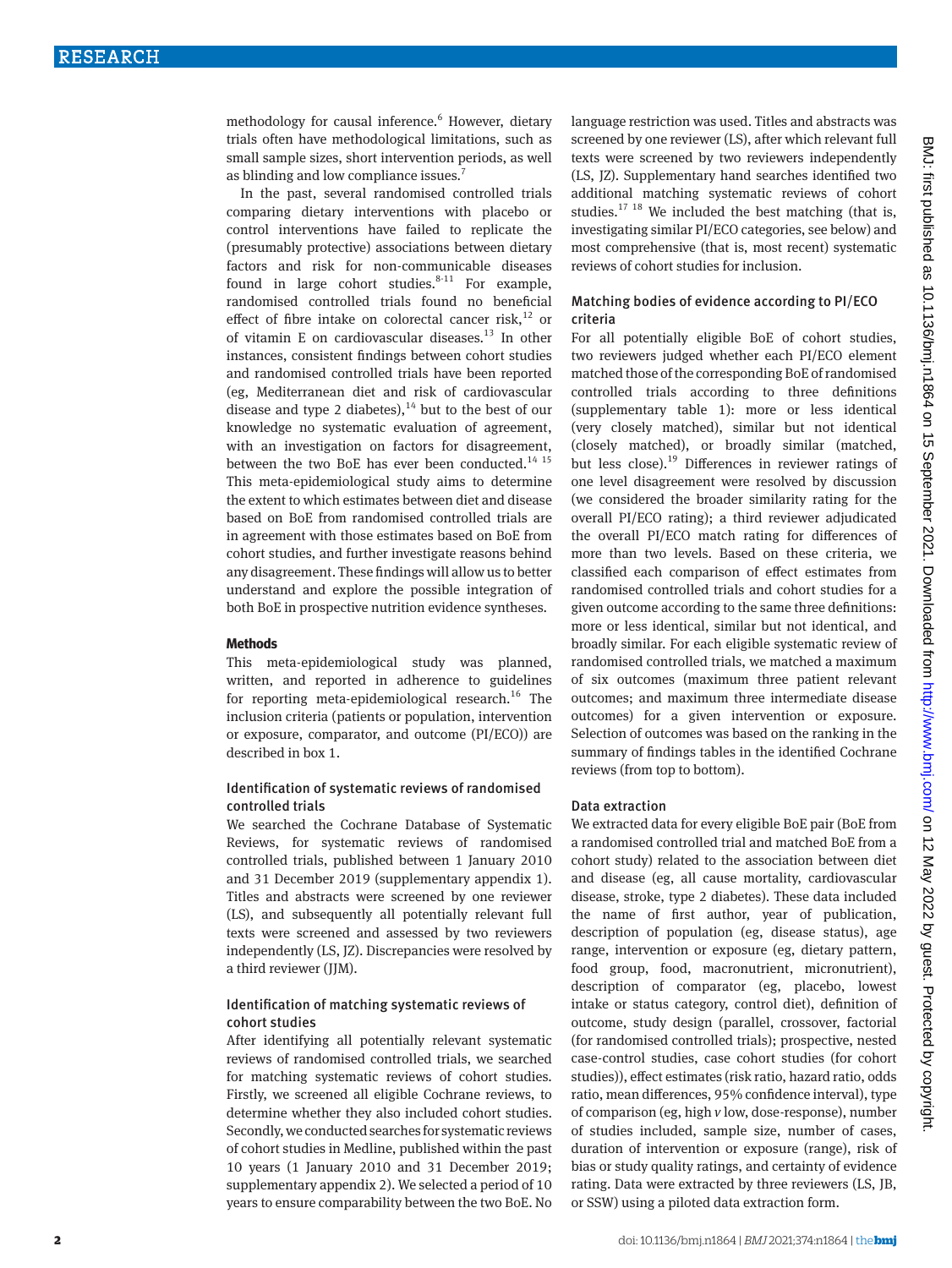## Box 1: Detailed description of inclusion criteria, by population

# Intervention or exposure

- Dietary pattern: for example, Mediterranean diet, Dietary approaches to Stop Hypertension, low carbohydrate diet
- Food groups (macro-level) and foods (micro-level): for example, grains, vegetables, fruit, milk and dairy products, meat, processed meat, fish, eggs, nuts, chocolate, oils Macronutrients:
- ○Carbohydrates: starch, fructose, glucose, sucrose
- ○Fat: for example, n-3 fatty acids (eicosapentaenoic acid, docosahexaenoic acid, α linolenic acid), n-6 fatty acids (linoleic acid), monounsaturated fat
- ○Protein: for example, amino acids

## Micronutrients:

- ○Vitamins: β carotene; vitamins A, E, C (ascorbic acid), and D (cholecalciferol, ergocalciferol); B vitamins (thiamine, riboflavin, niacin, pyridoxine, cobalamin, folic acid)
- ○Minerals: magnesium, calcium, selenium, sodium, potassium, iron, zinc, copper, iodine
- Other: fibre (psyllium, inulin, cellulose), probiotics, prebiotics, and synbiotics

## Control or comparison

- Low (no) intake (status) level of the above interventions or exposure
- Placebo or usual care

## Outcomes

• For example, all cause mortality, cardiovascular disease, coronary heart disease (myocardial infarction, ischaemic heart disease, and acute coronary syndrome), stroke, cancer, type 2 diabetes, dementia, fractures, age related macular degeneration, anthropometric outcomes, important intermediate disease markers such systolic blood pressure, and diastolic blood pressure, fasting glucose, and low density lipoprotein cholesterol

#### Study design

- Systematic reviews of randomised controlled trials
- Matching systematic reviews of cohort studies (if available prospective cohort studies were preferred)

Where a BoE reported effect estimates based on a pool of studies of variable design (that is, case-control, cross sectional studies, retrospective cohort studies, or quasi-randomised controlled trials), we recalculated the pooled effect estimates by excluding non-cohort studies and non-randomised controlled trials. Also, if an intervention in a BoE of randomised controlled trials (eg, low *v* high sodium) and an exposure in a BoE of cohort studies (eg, high *v* low sodium) investigated opposite comparisons, we recalculated the risk estimates, respectively (eg, low *v* high sodium). Moreover, where a BoE reported effect estimates based on dietary intake and dietary supplements, nutrient status (eg, plasma selenium status) and dietary intake, or nutrient status and dietary supplements, we recalculated effect estimates whenever feasible to improve comparability between exposures in cohort studies and interventions in randomised controlled trials. For example, if a meta-analysis of randomised controlled trials investigated the effect of selenium supplements, and the authors of the matched metaanalysis of cohort studies combined plasma selenium status with selenium supplements, we excluded the studies with plasma selenium status and recalculated the effect estimates only based on the studies with selenium supplements.

# Statistical analysis

# If the effect estimate of the BoE from randomised controlled trials was expressed in a different measure than the effect estimate of a BoE from cohort studies, we used the appropriate conversion formulas in order to express both estimates in the same measure—that is, risk ratios for binary outcomes and mean differences for continuous outcomes. The relevant formula to transform an odds ratio to a risk ratio requires an assumed control risk:

$$
RR = (OR \div (1 - ACK \times (1 - OR))
$$

Where RR=risk ratio, OR=odds ratio, and ACR=assumed control risk. $20$ 

Ten meta-analyses of cohort studies, included in seven systematic reviews,  $21-27$  used an odds ratio as a summary measure (supplementary table 2); the median comparator group risk from the included studies was used<sup>20</sup> for the assumed control risk required for transformation of each pooled odds ratio. If these data were not directly available in the meta-analyses of cohort studies, we used the median comparator group risk from the studies included in the corresponding meta-analyses of randomised controlled trials.

In six analyses (each including only one study) coming from two systematic reviews of randomised controlled trials,<sup>28 29</sup> the results were expressed using hazard ratios; we did not consider the hazard ratios, but went back to the primary studies and extracted relevant data in order to obtain a risk ratio (that is, the number of randomised patients and number of patients with the outcomes of interest, in each arm; supplementary table 2).

To compare the two BoEs (that is, from randomised controlled trials and cohort studies), we synthesised the differences in the results coming from all eligible outcome pairs. Binary outcomes were expressed as ratio of risk ratios,  $30$  while continuous outcomes were expressed as differences of mean differences. By using the BoE of cohort studies as the reference group, we examined the pooled estimate to determine a relatively larger or smaller estimate from the BoE of randomised controlled trials (that is, effect of BoE of trials > effect of BoE of cohort studies, or effect of BoE of trials < effect of BoE of cohort studies). For example, a risk ratio from randomised controlled trials of 0.95 and a risk ratio from cohort studies of 0.90 would result in a ratio of risk ratios of 1.06; whereas a risk of 1.00 in cohort studies compared with a risk ratio of 1.06 in randomised controlled trials would also result in a ratio of risk ratios of 1.06. Therefore, the ratio of risk ratios should not be interpreted as larger or smaller treatment effects in one type of study (eg, randomised controlled trials), but only as differences between the two BoEs; and the direction of difference depends on direction of effect of the underlying BoEs.

We conducted a priori planned subgroup analyses: type of dietary intervention or exposure, outcome, and PI/ECO similarity degree (more or less identical, similar but not identical, and broadly similar). We also conducted two post hoc sensitivity analyses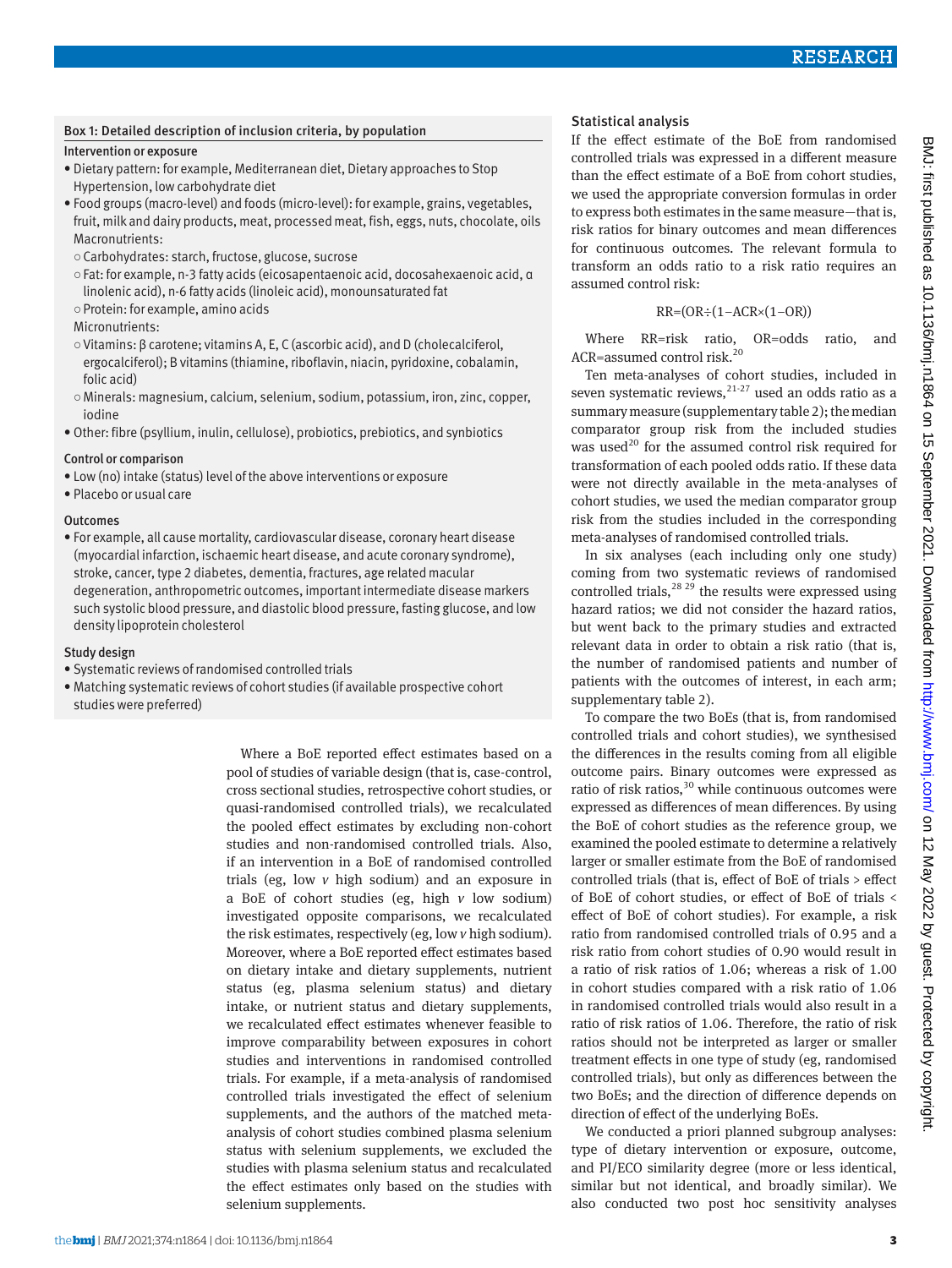excluding highly correlated outcomes. Firstly, we did a conservative sensitivity analysis including only one outcome per comparison (that is, the outcome with the largest number of randomised controlled trials) from each Cochrane review. Secondly, we did a sensitivity analysis including outcomes based on their ranking in the summary of findings tables in the identified Cochrane reviews (from top to bottom). For example, for the  $\alpha$  linolenic acid intervention or exposure, the outcomes of coronary heart disease, cardiovascular disease, and cardiovascular mortality are likely to be highly correlated. Because cardiovascular mortality was mentioned first in the summary of findings table, cardiovascular mortality was chosen to be included, while the other two outcomes were excluded (supplementary table 3). Finally, a sensitivity analysis was also performed for Cochrane reviews that included both randomised controlled trials and cohort studies.

We obtained pooled estimates through a random effects meta-analysis model. $31$  We assessed heterogeneity through the  $I^2$  and  $\tau^2$  statistics.<sup>31 32</sup> The  $\tau^2$  statistic was estimated by the Paule and Mandel method, $33$  which is the recommended method for binary outcomes and performs well also with continuous ones. $34$  Furthermore, we calculated 95% prediction intervals to show the range of possible values for the difference between BoEs of randomised controlled trials and those of cohort studies that might be observed in future comparisons. We conducted all the meta-analyses using the R package meta. $35$ 

#### Patient and public involvement

We did not involve patients or members of the public when we selected the research question, designed the study, interpreted the results, or wrote the manuscript. Although there was no direct patient and public involvement in this paper owing to the methodological design of our study, we asked a member of the public to read our manuscript after submission.

#### **Results**

The literature search identified 333 systematic reviews (Cochrane reviews) of randomised controlled trials, of which 65 full texts were assessed for inclusion (supplementary fig 1, and supplementary table 4), and 33 were included in this study.<sup>26 28 29 36-65</sup> We found 3318 systematic reviews of cohort studies, from which 46 systematic reviews of cohort studies (with matching systematic reviews of randomised controlled trials) were included (supplementary fig 2, and supplementary table 4).<sup>17 18 21-25 27 66-103</sup> Two of the Cochrane reviews contained also cohort studies and were therefore included in this study.<sup>2636</sup>

Overall, we included 97 diet-disease outcome pairs of randomised controlled trials and cohort studies (that is, estimates based on BoE from trials matched with those based on BoE from cohort studies related to the association between diet and disease; supplementary table 5). We recalculated 34 pooled estimates from 21 systematic reviews.<sup>21</sup> 24-27 40 48 56 61 71 72 77 80 83 86 89 91 92 96 101 102

The number of primary studies contributing to the 97 diet-disease outcome pairs ranged from 1 to 64 (median 6) for BoE from randomised controlled trials, and from 1 to 68 (median 7) for BoE from cohort studies (overall >950 trials and >750 cohort studies). The total number of participants ranged from 56 to 211957 for BoE from randomised controlled trials, and from 2563 to 1797670 for BoE from cohort studies. Of the identified 97 diet-disease outcome pairs, 83 were included in the meta-analysis (71 binary, 12 continuous). We could not include 14 diet-disease outcome pairs in the metaanalysis (reasons in supplementary table 6).

The interventions or exposures investigated in the identified systematic reviews could be categorised into micronutrients (n=47), dietary approach (n=19), fatty acids  $(n=17)$ , food groups  $(n=5)$ , fibre  $(n=4)$ , phytonutrients  $(n=3)$ , and food  $(n=2)$ . Across the BoE of randomised controlled trials, the intervention was either given in the form of dietary supplements (n=43), dietary intake ( $n=38$ ), or both ( $n=16$ ). Interventions on intake were mainly attempts to modify dietary intake via dietary advice or dietary counselling to reduce, for example, fat or sodium intake, but dietary adherence to these interventions was mainly not assessed in the primary systematic reviews. Across the BoE of cohort studies, the exposure measured was dietary intake  $(n=69)$ , nutrient status  $(n=16)$ , dietary supplements  $(n=8)$ , dietary intake and dietary supplements  $(n=2)$ , or dietary intake and nutrient status (n=2).

The type of intake or exposure between both BoEs was the same for dietary intake across 36 diet-disease outcome pairs and for dietary supplements across eight diet-disease outcome pairs, respectively. The diseases clusters included cardiovascular disease (n=22), intermediate disease markers (n=22), pregnancy outcomes (n=17), all cause mortality (n=15), cancer  $(n=12)$ , eye disease  $(n=3)$ , neurodegenerative disease  $(n=3)$ , bone health  $(n=2)$ , and type 2 diabetes  $(n=1)$ . All Cochrane reviews evaluated risk of bias, whereas the Newcastle-Ottawa scale was the most often used instrument to evaluate study quality for BoE of cohort studies (n=48; mean rating 7.5). Certainty of evidence was rated for 48 BoE of randomised controlled trials using GRADE: very low  $(n=5)$ , low  $(n=16)$ , moderate  $(n=14)$ , and high  $(n=13)$ . For 10 BoE of cohort studies rated (for two outcomes NutriGrade<sup>104</sup> was used), the certainty of evidence was measured: very low  $(n=8)$ , low  $(n=1)$ , moderate  $(n=1)$ . Detailed study characteristics including effect estimates, description of population, age, description of intervention or comparator, outcomes, range study length, and risk of bias or study quality of primary studies included in each diet disease pair are given in supplementary tables 7-12.

# Similarities

Of 97 diet-disease outcome pairs, none was rated as more or less identical, 57 (59%) were similar but not identical, and 40 (41%) were broadly similar. Interventions or exposures rated as broadly similar accounted for most PI/ECO dissimilarities overall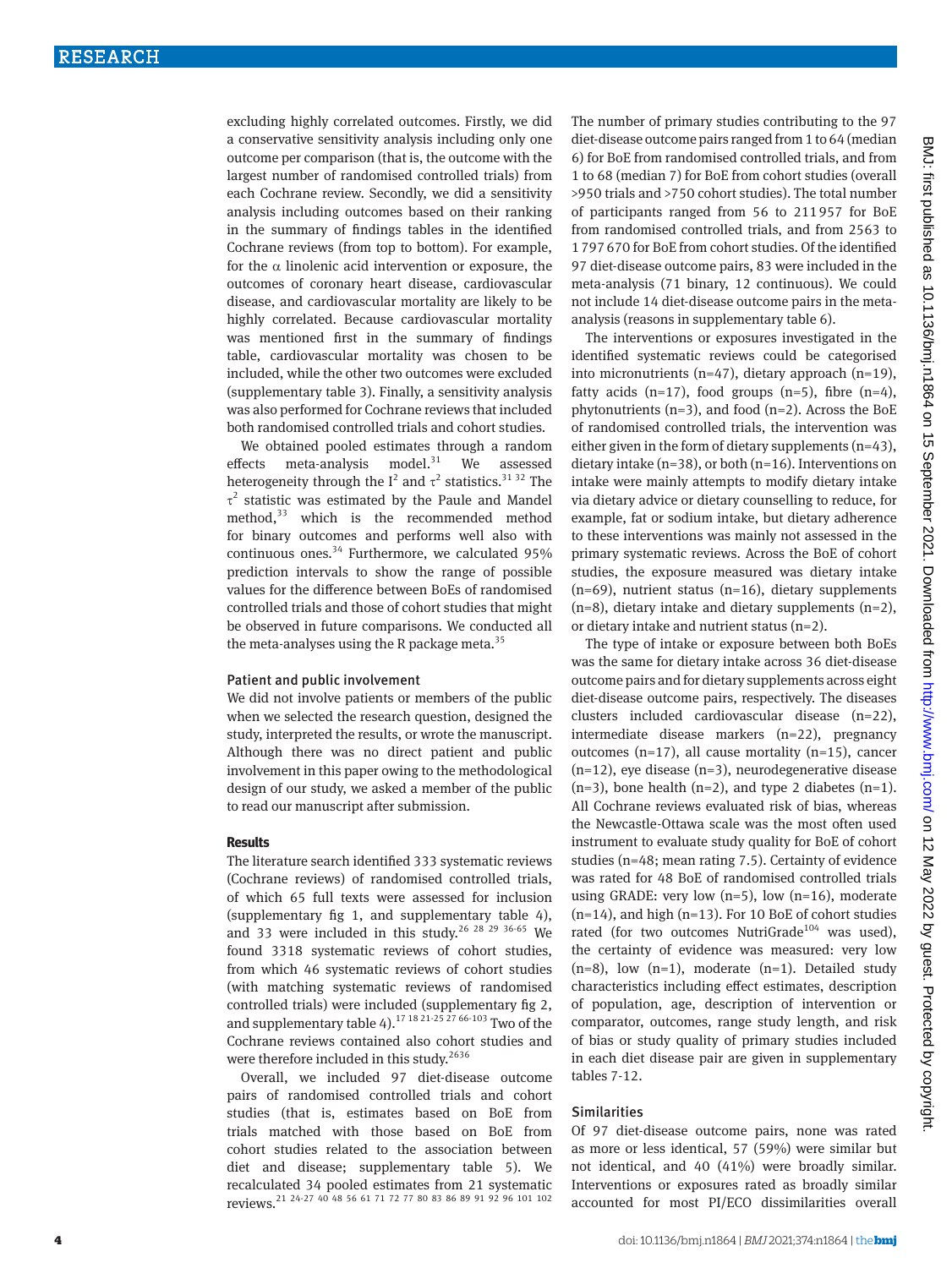$(n=17/40; 42.5%)$ . Of 83 diet-disease outcome pairs included in the meta-analysis, 57 (69%) were similar but not identical and 26 (31%) were broadly similar. Interventions or exposures rated as broadly similar accounted for most PI/ECO dissimilarities overall  $(n=17/26; 65%)$ . Supplementary table 13 shows additional information.

#### Statistical heterogeneity

Across individual meta-analyses of randomised controlled trials, the mean  $I^2$  was 21% ( $\tau^2$ =0.018), whereas the median  $I^2$  was 2% ( $\tau^2=0$ ). The heterogeneity  $(I^2)$  was lower for binary outcomes (mean  $I^2$ =19%; median  $I^2$ =0%) than for continuous outcomes ( $I^2$ =31%;  $I^2$ =23%). Across individual metaanalyses of cohort studies, the mean  $I^2$  was 47% (τ<sup>2</sup>=0.023), whereas the median I<sup>2</sup> was 54% (τ<sup>2</sup>=0.01). The heterogeneity was lower for binary outcomes (mean  $I^2$ =44%; median  $I^2$ =48%) than for continuous outcomes ( $I^2$ =81%;  $I^2$ =86%; supplementary table 14).

#### Pooled estimate

Overall, 83 diet-disease outcome pairs were included in the meta-analysis. For binary outcomes, 71 pairs were included. The treatment effects were more often larger in the BoE of cohort studies (n=44) than in the BoE of randomised controlled trials (n=25), and for two outcome pairs the treatment effects were of similar magnitude (supplementary table 5). The risk ratio was <1 across 64 BoE from cohort studies, whereas the risk ratio was ≥1 across seven. The risk ratio was <1 across 48 BoE from randomised controlled trials, whereas it was ≥1 in 23 BoE from randomised controlled trials. For continuous outcomes, the treatment effects were more often larger in the BoE of randomised controlled trials  $(n=7)$  than in the BoE of cohort studies  $(n=5)$ . For eight outcomes, we observed a risk ratio difference greater than 0.25 between the BoE from randomised controlled trials compared with the BoE from cohort studies (but only two instances showed a strong difference >0.5).

The pooled estimate, using the BoE of cohort studies as the reference group, showed that on average the BoE of randomised controlled trials had slightly different estimates compared to that of cohort studies (ratio of risk ratios 1.09 (95% confidence interval 1.04 to 1.14); 95% prediction interval 0.81 to 1.46; fig 1 and table 1). The prediction interval indicated that the difference could be much more substantial, in either direction. Substantial heterogeneity ( $I^2=68\%$ ;  $\tau^2=0.021$ ) was observed. When the BoE from cohort studies with a risk ratio <1 versus ≥1 were analysed separately, the ratios of risk ratios were 1.12 (95% confidence interval 1.07 to 1.17;  $I^2=60\%$ ;  $\tau^2=0.016$ ; 95% prediction interval 0.87 to 1.45;  $n=64$ ; supplementary fig 3) and 0.89 (0.79 to 1.00; 44%; 0.013; 0.64 to 1.24; n=7; supplementary fig 4), respectively.

For continuous outcome pairs  $(n=12)$ , we observed no differences between randomised controlled trials and cohort studies, apart from smaller systolic and diastolic blood pressure estimates in the BoE of randomised controlled trials. The pooled difference of mean differences was −1.95 mm Hg (95% confidence interval  $-3.84$  to  $-0.06$ ; I<sup>2</sup>=59%;  $\tau^2$ =1.64; 95% prediction interval −22.33 to 18.43) for systolic blood pressure estimates and −2.36 mm Hg (−3.16 to −1.57);  $I^2$ =0%; τ<sup>2</sup>=0; −3.16 to −1.57) for diastolic blood pressure estimates (fig 2).

#### Sensitivity analyses excluding highly correlated outcomes

The first sensitivity analysis, where only one outcome (with the largest number of randomised controlled trials) was chosen from each Cochrane review (n=31), confirmed the findings of the primary analysis (ratio of risk ratios 1.14 (95% confidence interval 1.06 to 1.22); I<sup>2</sup>=72%; τ<sup>2</sup>=0.027; 95% prediction interval 0.81 to 1.61; supplementary fig 5). In the second sensitivity analysis, 50 diet-disease outcome pairs were included in the meta-analysis and showed also similar results  $(1.12 \ (1.06 \text{ to } 1.18); I^2 = 68\%; \tau^2 = 0.023; 0.82 \text{ to } 1.52;$ supplementary fig 6).

#### Subgroup analyses

Subgroup analyses showed that estimates were marginally different in BoE of randomised controlled trials compared to BoE of cohort studies for PI/ECO matched outcomes pairs that were similar but not identical (ratio of risk ratios 1.05 (95% confidence interval 1.00 to 1.10);  $I^2=61\%$ ;  $\tau^2=0.016$ ; 95% prediction interval 0.81 to 1.36) and substantially in disagreement for those pairs that were broadly similar  $(1.20 (1.10 \text{ to } 1.30);$   $I^2=62\%; \tau^2=0.020; 0.88 \text{ to } 1.63;$ fig 3 and fig 4). Regarding specific PI/ECO components, the dissimilarity in intervention or exposure explained most of the differences. The broadly similar category showed substantial disagreement (1.29 (1.18 to 1.41);  $I^2$ =52%; τ<sup>2</sup>=0.015; 0.97 to 1.71), whereas the more or less identical category led to estimates highly in agreement (0.98 (0.91 to 1.04);  $I^2 = 7\%$ ;  $\tau^2 = 0.00$ ; 0.88 to 1.09; supplementary fig 7).

Subgroup analyses by type of dietary intervention or exposure showed different results between the two BoEs for micronutrient comparisons (mainly dietary supplements; ratio of risk ratios 1.14 (95% confidence interval 1.06 to 1.22);  $I^2=69\%$ ;  $\tau^2=0.031$ ; 95% prediction interval 0.79 to 1.63), whereas no differences for all other types of intervention were observed (supplementary fig 8). After observing substantial heterogeneity for several types of comparison for intervention or exposure (dietary approaches,  $τ<sup>2</sup>=0.01$ , I<sup>2</sup>=61%; micronutrients,  $τ<sup>2</sup>=0.03$ , I<sup>2</sup>=69%), we further explored it, by considering the type of intake or exposure (supplementary fig 9). We noticed that when the type of intake of the interventions and exposures was the same in both BoE, the estimates were similar (for dietary intake, ratio of risk ratios 0.98 (95% confidence interval 0.93 to 1.04);  $I^2=4\%$ ;  $\tau^2$ =0.00; 95% prediction interval 0.90 to 1.07; for dietary supplements, 1.08 (0.98 to 1.20;  $I^2=0\%$ ;  $\tau^2$ =0.00; 0.95 to 1.23); in both cases, no heterogeneity was observed). The comparison of dietary intake and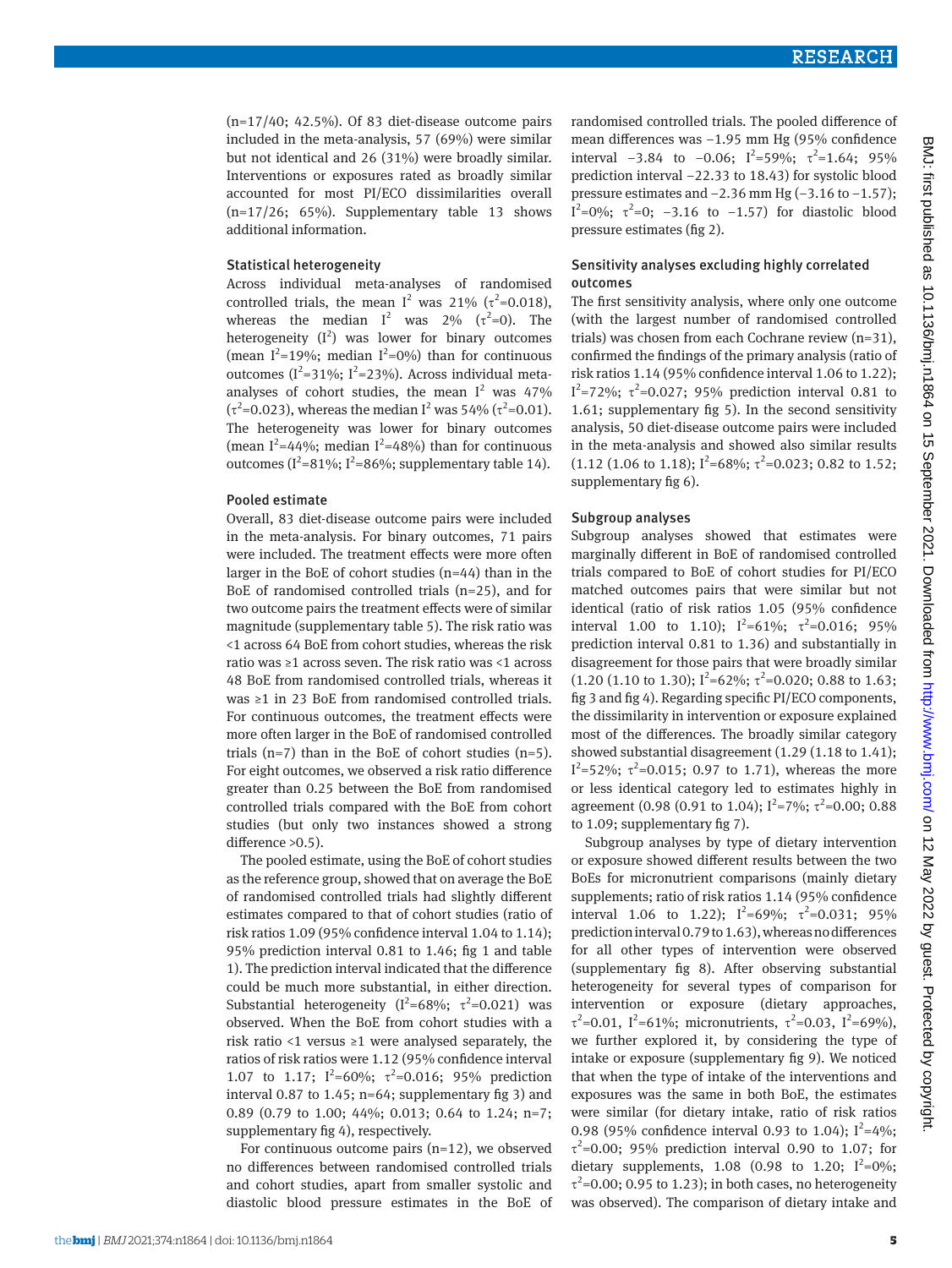| Reference pair                                                                    | Intervention<br>in RCTs                            | <b>Exposure</b><br>in CSs               | Outcome                                            | Ratio of risk<br>ratios (95% CI)              | <b>Ratio of risk</b><br>ratios (95% CI)    |
|-----------------------------------------------------------------------------------|----------------------------------------------------|-----------------------------------------|----------------------------------------------------|-----------------------------------------------|--------------------------------------------|
| Abdelhamid 2018a+Chowdhury 2014a                                                  | Omega <sub>3</sub>                                 | Omega <sub>3</sub>                      | Cardiovascular mortality                           | -♦-                                           | 1.06 (0.82 to 1.37)                        |
| Abdelhamid 2018a+Chowdhury 2014a                                                  | Omega 3                                            | Omega 3                                 | Cardiovascular disease                             |                                               | 1.14 (1.01 to 1.28)                        |
| Abdelhamid 2018a+Pan 2012                                                         | α linolenic acid                                   | α linolenic acid                        | Cardiovascular disease                             |                                               | 1.02 (0.87 to 1.20)                        |
| Abdelhamid 2018a+Schlesinger 2019                                                 | Omega 3                                            | Fish                                    | Body weight                                        |                                               | 0.98 (0.70 to 1.35)                        |
| Abdelhamid 2018a+Wan 2017                                                         | Omega 3                                            | Omega 3                                 | All cause mortality                                |                                               | 1.14 (1.04 to 1.25)                        |
| Abdelhamid 2018a+Wei 2018                                                         | $\alpha$ linolenic acid<br>$\alpha$ linolenic acid | $\alpha$ linolenic acid                 | Cardiovascular mortality<br>Coronary heart disease |                                               | 1.13 (0.85 to 1.51)                        |
| Abdelhamid 2018a+Wei 2018<br>Abdelhamid 2018b+Chowdhury 2014a Polyunsaturated fat |                                                    | $\alpha$ linolenic acid<br>Omega 6      | Coronary heart disease                             |                                               | 1.10 (0.89 to 1.35)<br>0.89 (0.72 to 1.10) |
| Abdelhamid 2018b+Li 2020                                                          | Polyunsaturated fat                                | Linoleic acid                           | All cause mortality                                |                                               | 1.13 (1.00 to 1.27)                        |
| Abdelhamid 2018b+Zhu 2019                                                         |                                                    | Polyunsaturated fat Polyunsaturated fat | Cardiovascular disease                             |                                               | 0.87 (0.61 to 1.24)                        |
| Adler 2014+Aburto 2013                                                            | Low sodium                                         | Low sodium                              | All cause mortality                                |                                               | 1.01 (0.73 to 1.40)                        |
| Adler 2014+Aburto 2013                                                            | Low sodium                                         | Low sodium                              | Cardiovascular mortality                           |                                               | 0.77 (0.46 to 1.28)                        |
| Adler 2014+Aburto 2013                                                            | Low sodium                                         | Low sodium                              | Cardiovascular disease                             |                                               | 0.87 (0.57 to 1.33)                        |
| Al-Khudairy 2017+Aune 2018                                                        | Vitamin C                                          | Vitamin C<br>Vitamin C                  | Cardiovascular disease<br>Cardiovascular mortality |                                               | 1.18 (1.03 to 1.35)                        |
| Al-Khudairy 2017+Aune 2018<br>Al-Khudairy 2017+Aune 2018                          | Vitamin C<br>Vitamin C                             | Vitamin C                               | All cause mortality                                |                                               | 1.15 (0.96 to 1.38)<br>1.23 (1.10 to 1.38) |
| Avenell 2014+Feng 2017                                                            | Vitamin D                                          | Vitamin D                               | Hip fracture                                       |                                               | 1.65 (1.35 to 2.00)                        |
| Avenell 2014+Feng 2017                                                            | Vitamin D                                          | Vitamin D                               | Any fracture                                       |                                               | 1.30 (1.09 to 1.56)                        |
| Bielakovic 2012+Aune 2018                                                         | $\beta$ carotene                                   | $\beta$ carotene                        | All cause mortality                                |                                               | 1.24 (1.16 to 1.33)                        |
| Bjelakovic 2012+Aune 2018                                                         | Vitamin E                                          | Vitamin E                               | All cause mortality                                |                                               | 1.04 (0.98 to 1.11)                        |
| Bjelakovic 2012+Aune 2018                                                         | Vitamin C                                          | Vitamin C                               | All cause mortality                                | ۵                                             | 1.17 (1.08 to 1.27)                        |
| Bjelakovic 2012+Aune 2018                                                         | Vitamin A                                          | $\beta$ carotene                        | All cause mortality                                | ۵                                             | 1.27 (1.15 to 1.40)                        |
| Bjelakovic 2014a+Chowdhury 2014b                                                  | Vitamin D<br>Vitamin D                             | Vitamin D<br>Vitamin D                  | All cause mortality<br>Cardiovascular mortality    | $\ddot{\phantom{0}}$                          | 1.41 (1.30 to 1.52)<br>1.40 (1.19 to 1.64) |
| Bjelakovic 2014a+Chowdhury 2014b<br>Bjelakovic 2014a+Han 2019                     | Vitamin D                                          | Vitamin D                               | Cancer mortality                                   |                                               | 1.09 (0.91 to 1.30)                        |
| Bjelakovic 2014b+Han 2019                                                         | Vitamin D                                          | Vitamin D                               | Cancer                                             |                                               | 1.16 (0.97 to 1.39)                        |
| Bjelakovic 2014b+Hossain 2019                                                     | Vitamin D3                                         | Vitamin D                               | Breast cancer                                      |                                               | 1.03 (0.89 to 1.19)                        |
| Bjelakovic 2014b+Zhang 2015                                                       | Vitamin D3                                         | Vitamin D                               | Lung cancer                                        |                                               | 0.97 (0.73 to 1.28)                        |
| De-Regil 2015+Blencowe 2010                                                       | Folate                                             | Folate                                  | Neural tube defect                                 |                                               | 0.84 (0.39 to 1.81)                        |
| De-Regil 2015+Feng 2015                                                           | Folate                                             | Folate                                  | Congenital cardiovascular anomalies                |                                               | 0.95 (0.36 to 2.51)                        |
| Hemmingsen 2017+Schwingshackl 2018                                                | Healthy diet                                       | Diet quality                            | Type 2 diabetes                                    |                                               | 0.79 (0.63 to 0.99)                        |
| Hemmingsen 2017+Schwingshackl 2018<br>Hofmeyr 2018+Newberry 2014                  | Healthy diet<br>Calcium                            | Diet quality<br>Calcium                 | All cause mortality<br>Pre-eclampsia               |                                               | 1.31 (0.27 to 6.37)<br>0.46 (0.30 to 0.71) |
| Hofmeyr 2018+Newberry 2014                                                        | Calcium                                            | Calcium                                 | High blood pressure                                |                                               | 0.58 (0.40 to 0.84)                        |
| Hooper 2012+Noto 2013                                                             | Low Fat/modified fat High Carbohydrate             |                                         | Cardiovascular mortality                           |                                               | 1.03 (0.89 to 1.20)                        |
| Hooper 2012+Seidelmann 2018                                                       | Low Fat/modified fat High Carbohydrate             |                                         | All cause mortality                                |                                               | 1.18 (1.06 to 1.32)                        |
| Hooper 2012+Zhu 2019                                                              | Low Fat/modified fat                               | Low Fat                                 | Cardiovascular disease                             |                                               | 0.83 (0.74 to 0.94)                        |
| Hooper 2015b+de Souza 2015                                                        | Low saturated fat                                  | Low saturated fat                       | All cause mortality                                |                                               | 0.96 (0.85 to 1.08)                        |
| Hooper 2015b+de Souza 2015                                                        | Low saturated fat                                  | Low saturated fat                       | Cardiovascular mortality<br>Cardiovascular disease |                                               | 0.92 (0.74 to 1.15)                        |
| Hooper 2015b+de Souza 2015<br>Hooper 2018+Chowdhury 2014a                         | Low saturated fat<br>Omega 6                       | Low saturated fat<br>Omega 6            | Cardiovascular disease                             |                                               | 0.88 (0.74 to 1.06)<br>0.99 (0.82 to 1.20) |
| Hooper 2018+Li 2020                                                               | Omega 6                                            | Linoleic acid                           | All cause mortality                                |                                               | 1.15 (1.00 to 1.32)                        |
| Hooper 2018+Li 2020                                                               | Omega 6                                            | Linoleic acid                           | Cardiovascular mortality                           |                                               | 1.25 (0.87 to 1.80)                        |
| Jin 2012+Jin 2012                                                                 | Total flavonoids                                   | <b>Total flavonoids</b>                 | Colorectal adenoma/cancer                          |                                               | 1.09 (0.83 to 1.43)                        |
| Jin 2012+Jin 2012                                                                 | Isoflavonoes                                       | Isoflavonoes                            | Colorectal adenoma/cancer                          |                                               | 0.84 (0.65 to 1.09)                        |
| Jin 2012+Jin 2012                                                                 | Flavonols                                          | Flavonols                               | Colorectal adenoma/cancer                          |                                               | 0.99 (0.80 to 1.22)                        |
| Keats 2019+Wolf 2017<br>Keats 2019+Wolf 2017                                      | Micronutrients<br>Micronutrients                   | Multivitamin<br>Multivitamin            | Preterm birth<br>Low birth weight                  |                                               | 1.13 (0.92 to 1.39)<br>1.11 (0.63 to 1.97) |
| Keats 2019+Wolf 2017                                                              | Micronutrients                                     | Multivitamin                            | Small gestational age                              |                                               | 1.19 (0.98 to 1.46)                        |
| Mathew 2012+Jiang 2019                                                            | $\beta$ carotene                                   | $\beta$ carotene                        | Cataract                                           |                                               | 1.10 (0.97 to 1.24)                        |
| Mathew 2012+Jiang 2019                                                            | Vitamin E                                          | Vitamin E                               | Cataract                                           |                                               | 1.08 (0.95 to 1.23)                        |
| Mathew 2012+Jiang 2019                                                            | Vitamin C                                          | Vitamin C                               | Cataract                                           |                                               | 1.27 (1.10 to 1.48)                        |
| Palacios 2019+Hu 2018                                                             | Vitamin D                                          | Vitamin D                               | Gestational diabetes                               |                                               | 0.62 (0.37 to 1.05)                        |
| Palacios 2019+Tous 2020                                                           | Vitamin D                                          | Vitamin D                               | Preterm birth                                      |                                               | 1.58 (1.12 to 2.24)                        |
| Palacios 2019+Yuan 2019<br>Rees 2013b+Jayedi 2018                                 | Vitamin D<br>Selenium                              | Vitamin D<br>Selenium                   | Pre-eclampsia<br>All cause mortality               |                                               | 1.52 (0.97 to 2.38)<br>1.23 (1.08 to 1.39) |
| Rees 2013b+Xiang 2019                                                             | Selenium                                           | Selenium                                | Cardiovascular mortality                           |                                               | 1.26 (0.94 to 1.68)                        |
| Rees 2013b+Zhang 2016a                                                            | Selenium                                           | Selenium                                | Cardiovascular disease                             |                                               | 1.18 (1.02 to 1.38)                        |
| Rees 2019+Rosato 2019                                                             | Mediterranean diet                                 | Mediterranean diet                      | Cardiovascular mortality                           |                                               | 1.27 (0.81 to 2.00)                        |
| Rees 2019+Rosato 2019                                                             | Mediterranean diet                                 | Mediterranean diet                      | Cardiovascular disease                             |                                               | 1.00 (0.78 to 1.28)                        |
| Rees 2019+Soltani 2019                                                            | Mediterranean diet                                 | Mediterranean diet                      | All cause mortality                                |                                               | 1.12 (0.90 to 1.39)                        |
| Rutjes 2018+Doets 2013                                                            | <b>B</b> vitamins                                  | Vitamin B12                             | Dementia/MCI<br>Dementia/MCI                       |                                               | 1.02 (0.70 to 1.49)                        |
| Rutjes 2018+Goodwill 2017<br>Tieu 2017+Chia 2019                                  | Vitamin D3<br>Healthy diet                         | Vitamin D<br>Healthy diet               | Preterm birth                                      |                                               | 1.24 (0.79 to 1.95)<br>0.63 (0.25 to 1.55) |
| Tieu 2017+Chia 2019                                                               | Healthy diet                                       | Healthy diet                            | Small gestational age                              |                                               | 0.95 (0.54 to 1.67)                        |
| Tieu 2017+Mijatovic-Vukas 2018                                                    | Healthy diet                                       | Mediterranean diet                      | <b>Gestational diabetes</b>                        |                                               | 0.82 (0.47 to 1.42)                        |
| Vinceti 2018+Vinceti 2018                                                         | Selenium                                           | Selenium                                | Cancer                                             |                                               | 1.32 (1.00 to 1.73)                        |
| Vinceti 2018+Vinceti 2018                                                         | Selenium                                           | Selenium                                | Cancer mortality                                   |                                               | 0.87 (0.52 to 1.45)                        |
| Vinceti 2018+Vinceti 2018                                                         | Selenium                                           | Selenium                                | Colorectal cancer                                  |                                               | 0.92 (0.50 to 1.70)                        |
| Yao 2017+Aune 2011                                                                | Fibre                                              | Fibre<br>Fibre                          | Colorectal cancer<br>Colorectal adenoma            |                                               | 3.07 (1.21 to 7.78)                        |
| Yao 2017+Ben 2014<br>Random effects model                                         | Fibre                                              |                                         |                                                    |                                               | 1.13 (0.92 to 1.39)<br>1.09 (1.04 to 1.14) |
| Prediction interval                                                               |                                                    |                                         |                                                    |                                               | (0.81 to 1.46)                             |
| Heterogeneity: $1^{2}$ =68%, $\tau^{2}$ =0.021, P<0.01                            |                                                    |                                         |                                                    |                                               |                                            |
|                                                                                   |                                                    |                                         |                                                    | 5<br>0.5 <sub>1</sub><br>2<br>0.2             |                                            |
|                                                                                   |                                                    |                                         |                                                    | RR in RCTs < RR in CSs RR in RCTs > RR in CSs |                                            |

Fig 1 | Forest plot of comparisons between bodies of evidence from randomised controlled trials versus those from cohort studies for binary outcomes as pooled ratio of risk ratios. CS=cohort study; RCT=randomised controlled trial; RR=risk ratio; omega 3=omega 3 fatty acid; omega 6=omega 6 fatty acid; Abdelhamid 2018a=reference 37; Abdelhamid 2018b=reference 38; Bjelakovic 2014a=reference 43; Bjelakovic 2014=reference 42; Chowdhury 2014a=reference 67; Chowdhury 2014b=reference 75; Hooper 2015b=reference 51; Rees 2013b=reference 58; Zhang 2016a=reference 93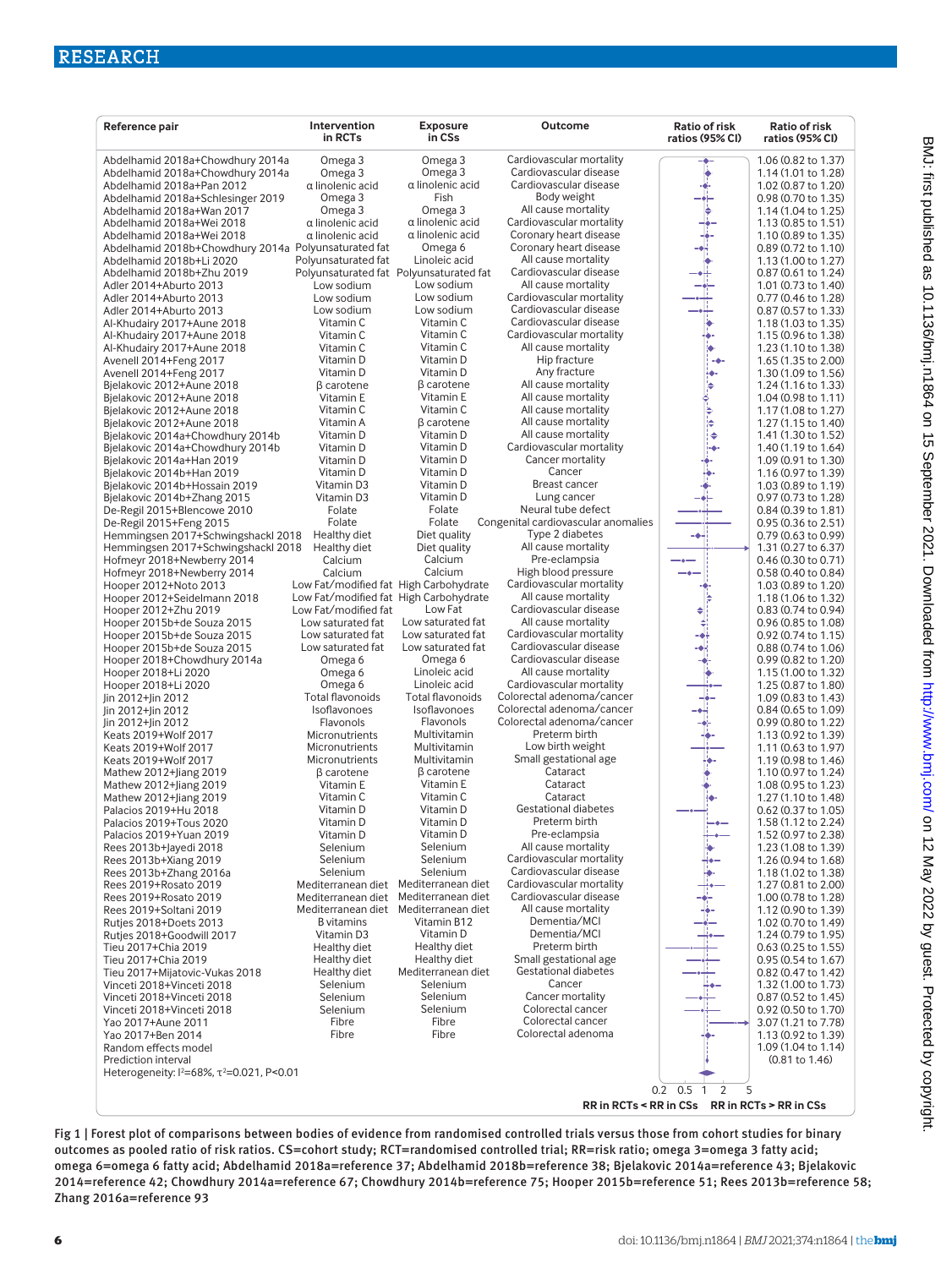| Table 1   Overview of main results for binary outcomes (n=71 diet-disease outcome pairs)  |                               |                                           |                           |  |  |  |
|-------------------------------------------------------------------------------------------|-------------------------------|-------------------------------------------|---------------------------|--|--|--|
|                                                                                           | Ratio of risk ratios (95% CI) | Heterogeneity $(l^2 \, (\%)$ ; $\tau^2$ ) | 95% prediction interval   |  |  |  |
| Main analysis                                                                             | 1.09 (1.04 to 1.14)           | 68; 0.021                                 | $(0.81 \text{ to } 1.46)$ |  |  |  |
| Stratified by overall PI/ECO similarity degree                                            |                               |                                           |                           |  |  |  |
| More or less identical                                                                    |                               |                                           |                           |  |  |  |
| Similar but not identical                                                                 | 1.05 (1.00 to 1.10)           | 61; 0.016                                 | $(0.81 \text{ to } 1.36)$ |  |  |  |
| Broadly similar                                                                           | 1.20 (1.10 to 1.30)           | 62; 0.020                                 | $(0.88 \text{ to } 1.63)$ |  |  |  |
| Stratified by type of dietary intervention/exposure                                       |                               |                                           |                           |  |  |  |
| Fatty acids                                                                               | 1.05(1.00 to 1.10)            | 26; 0.002                                 | $(0.94 \text{ to } 1.17)$ |  |  |  |
| Micronutrients                                                                            | 1.14 (1.06 to 1.22)           | 69; 0.031                                 | $(0.79 \text{ to } 1.63)$ |  |  |  |
| Dietary approach                                                                          | $0.99$ (0.90 to 1.09)         | 61; 0.010                                 | $(0.77 \text{ to } 1.27)$ |  |  |  |
| Stratified by type of intake/exposure (randomised controlled trials v cohort studies)     |                               |                                           |                           |  |  |  |
| Intake v intake                                                                           | $0.98(0.93 \text{ to } 1.04)$ | 4:0.00                                    | $(0.90 \text{ to } 1.07)$ |  |  |  |
| Supplements v supplements                                                                 | 1.08 (0.98 to 1.20)           | $\Omega$                                  | $(0.95 \text{ to } 1.23)$ |  |  |  |
| Intake and supplements v intake                                                           | 1.06 (0.99 to 1.14)           | 62,0.007                                  | $(0.86 \text{ to } 1.30)$ |  |  |  |
| Supplements v intake                                                                      | 1.07 (0.95 to 1.21)           | 74; 0.049                                 | $(0.65 \text{ to } 1.75)$ |  |  |  |
| Supplements v status                                                                      | 1.29 (1.17 to 1.42)           | 54; 0.018                                 | $(0.94 \text{ to } 1.77)$ |  |  |  |
| Stratified by type of outcomes                                                            |                               |                                           |                           |  |  |  |
| Cardiovascular disease                                                                    | 1.05 (0.99 to 1.12)           | 57:0.010                                  | $(0.85 \text{ to } 1.31)$ |  |  |  |
| All cause mortality                                                                       | $1.17(1.11 \text{ to } 1.23)$ | 75:0.006                                  | $(0.99 \text{ to } 1.39)$ |  |  |  |
| Cancer                                                                                    | 1.07 (0.98 to 1.16)           | 20; 0.007                                 | $(0.86 \text{ to } 1.31)$ |  |  |  |
| Pregnancy outcomes                                                                        | $0.93$ (0.75 to 1.15)         | 70; 0.092                                 | $(0.46 \text{ to } 1.88)$ |  |  |  |
| $1^{2}$ =inconsistency: PI/ECO=population. intervention or exposure. comparator, outcome. |                               |                                           |                           |  |  |  |

I =inconsistency; PI/ECO=population, intervention or exposure, comparator, outcome.

| Reference pair                                                                                                                                                                                      | Intervention<br>in RCTs    | <b>Exposure</b><br>in CSs                                                 | Outcome                                                                       | Difference of<br>mean differences<br>(95% <sub>C</sub> )                                               | Difference of<br>mean differences<br>(95% <sub>C</sub> )                                                                                  |
|-----------------------------------------------------------------------------------------------------------------------------------------------------------------------------------------------------|----------------------------|---------------------------------------------------------------------------|-------------------------------------------------------------------------------|--------------------------------------------------------------------------------------------------------|-------------------------------------------------------------------------------------------------------------------------------------------|
| <b>Systolic blood pressure</b><br>Adler 2014+Leyvraz 2018<br>Rees 2013a+Kastorini 2011<br>Rees 2019+Kastorini 2011<br>Random effects model<br>Heterogeneity: $1^{2}$ =59%, $\tau^{2}$ =1.64, P=0.09 | Low sodium<br>Healthy diet | Low sodium<br>Mediterranean diet<br>Mediterranean diet Mediterranean diet | Systolic blood pressure<br>Systolic blood pressure<br>Systolic blood pressure |                                                                                                        | $-0.59$ $(-2.06$ to $0.88)$<br>$-3.41$ $(-5.50$ to $-1.32)$<br>-2.30 (-5.22 to 0.62)<br>$-1.95$ $(-3.84$ to $-0.06)$<br>(-22.33 to 18.43) |
| Diastolic blood pressure<br>Adler 2014+Leyvraz 2018<br>Rees 2013a+Kastorini 2011<br>Random effects model<br>Heterogeneity: $1^2$ =0%, $\tau^2$ =0, P=0.98                                           | Low sodium<br>Healthy diet | Low sodium<br>Mediterranean diet                                          | Diastolic blood pressure<br>Diastolic blood pressure                          | -6-                                                                                                    | $-2.37$ ( $-3.31$ to $-1.43$ )<br>$-2.35$ ( $-3.84$ to $-0.86$ )<br>$-2.36$ $(-3.16$ to $-1.57)$<br>$(-3.16 \text{ to } -1.57)$           |
| <b>Body weight</b><br>Kelly 2017+Ye 2012<br>Random effects model<br>Heterogeneity: not applicable                                                                                                   | Whole grains               | Whole grains                                                              | Body weight                                                                   |                                                                                                        | $-0.11$ $(-0.75$ to $0.53)$<br>-0.11 (-0.75 to 0.53)                                                                                      |
| <b>Birth length</b><br>Palacios 2019+Tous 2020<br>Random effects model<br>Heterogeneity: not applicable                                                                                             | Vitamin D                  | Vitamin D                                                                 | Birth length                                                                  |                                                                                                        | 0.08 (-0.23 to 0.39)<br>0.08 (-0.23 to 0.39)                                                                                              |
| <b>Birth weight</b><br>Palacios 2019+Tous 2020<br>Tieu 2017+Chia 2019<br>Random effects model<br>Heterogeneity: $1^{2}=51\%$ , $\tau^{2}=828.26$ , P=0.15<br>Head circumference at birth            | Vitamin D<br>Healthy diet  | Vitamin D<br>Healthy diet                                                 | Birth weight<br>Birth weight                                                  |                                                                                                        | -51.59 (-104.25 to 1.07)<br>5.20 (-51.85 to 62.25)<br>-24.30 (-79.91 to 31.32)<br>(-103.51 to 54.92)                                      |
| Palacios 2019+Tous 2020<br>Random effects model<br>Heterogeneity: not applicable                                                                                                                    | Vitamin D                  | Vitamin D                                                                 | Head circumference at birth                                                   |                                                                                                        | $-0.39$ ( $-1.05$ to 0.27)<br>$-0.39$ $(-1.05$ to $0.27)$                                                                                 |
| High density lipoprotein<br>Rees 2019+Kastorini 2011<br>Random effects model<br>Heterogeneity: not applicable<br><b>Triglycerides</b>                                                               |                            |                                                                           | Mediterranean diet Mediterranean diet High density lipoprotein                |                                                                                                        | 0.01 (-0.05 to 0.07)<br>0.01 (-0.05 to 0.07)                                                                                              |
| Rees 2019+Kastorini 2011<br>Random effects model<br>Heterogeneity: not applicable                                                                                                                   |                            | Mediterranean diet Mediterranean diet                                     | Triglycerides                                                                 | $-5$<br>$\Omega$<br>5<br>$-10$<br><b>MD in RCTs</b><br><b>MD in RCTs</b><br>< MD in CSs<br>> MD in CSs | $-0.07$ $(-0.16$ to $0.03)$<br>$-0.07$ $(-0.16$ to $0.03)$<br>10                                                                          |

Fig 2 | Forest plot of comparisons between bodies of evidence from randomised controlled trials versus those from cohort studies for continuous outcomes as pooled difference of mean differences. CS=cohort study; RCT=randomised controlled trial; MD=mean difference; Rees 2013a=reference 57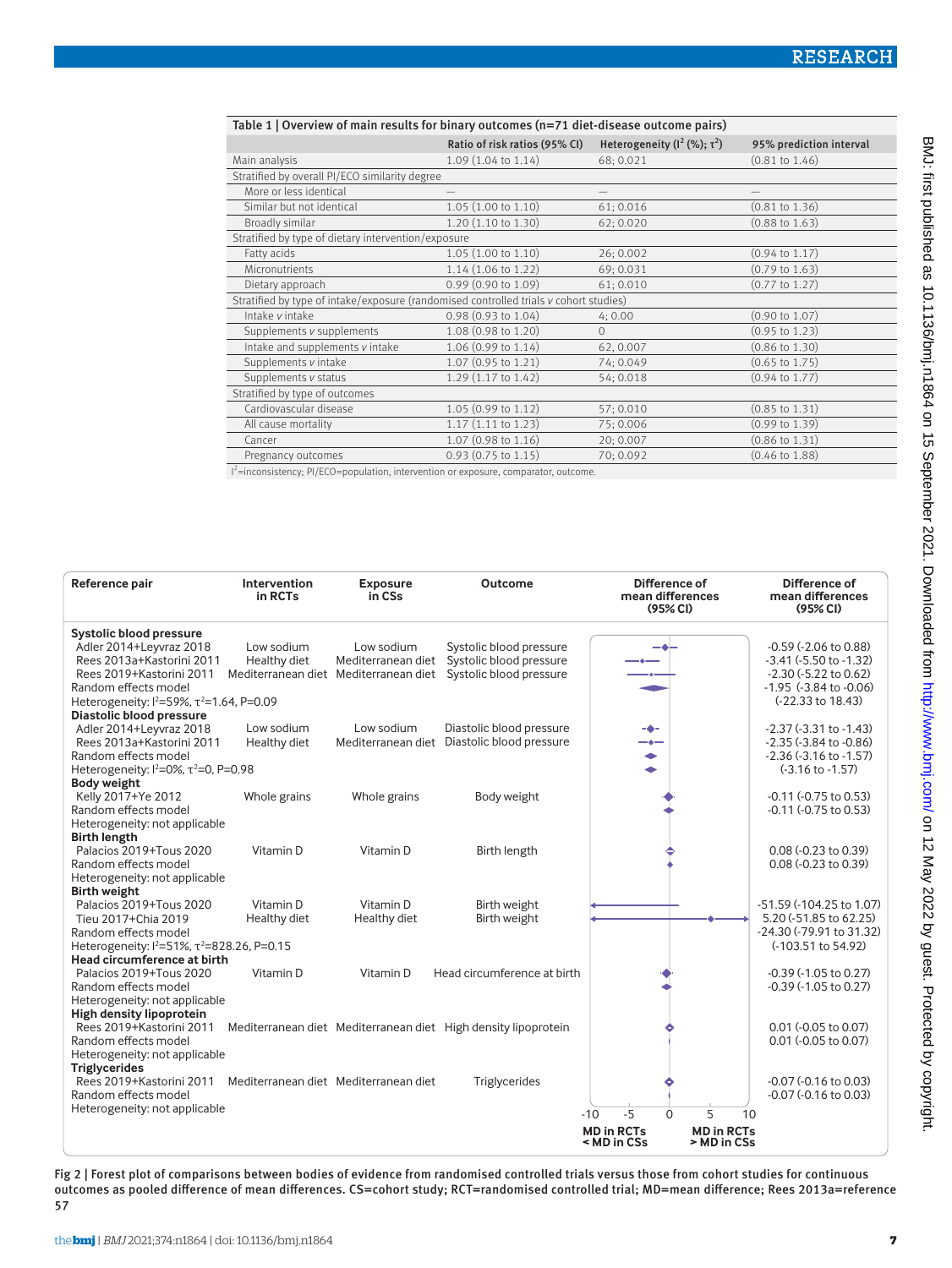| Reference pair                                                | Intervention<br>in RCTs                                     | <b>Exposure</b><br>in CSs | <b>Outcome</b>                                                               | <b>Ratio of risk</b><br>ratios (95% CI)                      | <b>Ratio of risk</b><br>ratios (95% CI)    |
|---------------------------------------------------------------|-------------------------------------------------------------|---------------------------|------------------------------------------------------------------------------|--------------------------------------------------------------|--------------------------------------------|
| Similar but not identical                                     |                                                             |                           |                                                                              |                                                              |                                            |
| Abdelhamid 2018a+Chowdhury 2014a                              | Omega 3                                                     | Omega 3                   | Cardiovascular disease                                                       |                                                              | 1.14 (1.01 to 1.28)                        |
| Abdelhamid 2018a+Pan 2012                                     | α linolenic acid                                            | α linolenic acid          | Cardiovascular disease                                                       |                                                              | 1.02 (0.87 to 1.20)                        |
| Abdelhamid 2018a+Wan 2017                                     | Omega 3                                                     | Omega 3                   | All cause mortality                                                          |                                                              | 1.14 (1.04 to 1.25)                        |
| Abdelhamid 2018a+Wei 2018                                     | $\alpha$ linolenic acid                                     | $\alpha$ linolenic acid   | Cardiovascular mortality                                                     |                                                              | 1.13 (0.85 to 1.51)                        |
| Abdelhamid 2018a+Wei 2018                                     | $\alpha$ linolenic acid                                     | $\alpha$ linolenic acid   | Coronary heart disease                                                       |                                                              | 1.10 (0.89 to 1.35)                        |
| Abdelhamid 2018b+Chowdhury 2014a Polyunsaturated fat          |                                                             | Omega <sub>6</sub>        | Coronary heart disease                                                       |                                                              | 0.89 (0.72 to 1.10)                        |
| Abdelhamid 2018b+Li 2020                                      | Polyunsaturated fat                                         | Linoleic acid             | All cause mortality                                                          |                                                              | 1.13 (1.00 to 1.27)                        |
| Abdelhamid 2018b+Zhu 2019                                     | Polyunsaturated fat Polyunsaturated fat                     |                           | Cardiovascular disease                                                       |                                                              | 0.87 (0.61 to 1.24)                        |
| Adler 2014+Aburto 2013                                        | Low sodium                                                  | Low sodium                | All cause mortality                                                          |                                                              | 1.01 (0.73 to 1.40)                        |
| Adler 2014+Aburto 2013                                        | Low sodium                                                  | Low sodium                | Cardiovascular mortality                                                     |                                                              | 0.77 (0.46 to 1.28)                        |
| Adler 2014+Aburto 2013                                        | Low sodium                                                  | Low sodium                | Cardiovascular disease                                                       |                                                              | 0.87 (0.57 to 1.33)                        |
| Al-Khudairy 2017+Aune 2018                                    | Vitamin C                                                   | Vitamin C<br>Vitamin C    | Cardiovascular disease                                                       |                                                              | 1.18 (1.03 to 1.35)                        |
| Al-Khudairy 2017+Aune 2018                                    | Vitamin C                                                   | Vitamin C                 | Cardiovascular mortality<br>All cause mortality                              | ö.                                                           | 1.15 (0.96 to 1.38)                        |
| Al-Khudairy 2017+Aune 2018<br>Bjelakovic 2012+Aune 2018       | Vitamin C<br>$\beta$ carotene                               | $\beta$ carotene          | All cause mortality                                                          | $\ddot{\bullet}$                                             | 1.23 (1.10 to 1.38)<br>1.24 (1.16 to 1.33) |
| Bielakovic 2012+Aune 2018                                     | Vitamin E                                                   | Vitamin E                 | All cause mortality                                                          |                                                              | 1.04 (0.98 to 1.11)                        |
| Bjelakovic 2012+Aune 2018                                     | Vitamin C                                                   | Vitamin C                 | All cause mortality                                                          |                                                              | 1.17 (1.08 to 1.27)                        |
| Bjelakovic 2014b+Hossain 2019                                 | Vitamin D3                                                  | Vitamin D                 | Breast cancer                                                                |                                                              | 1.03 (0.89 to 1.19)                        |
| Bjelakovic 2014b+Zhang 2015                                   | Vitamin D3                                                  | Vitamin D                 | Lung cancer                                                                  |                                                              | 0.97 (0.73 to 1.28)                        |
| De-Regil 2015+Blencowe 2010                                   | Folate                                                      | Folate                    | Neural tube defect                                                           |                                                              | 0.84 (0.39 to 1.81)                        |
| De-Regil 2015+Feng 2015                                       | Folate                                                      | Folate                    | Congenital cardiovascular anomalies                                          |                                                              | 0.95 (0.36 to 2.51)                        |
| Hemmingsen 2017+Schwingshackl 2018                            | Healthy diet                                                | Diet quality              | Type 2 diabetes                                                              | ÷.                                                           | 0.79 (0.63 to 0.99)                        |
| Hemmingsen 2017+Schwingshackl 2018                            | Healthy diet                                                | Diet quality              | All cause mortality                                                          |                                                              | 1.31 (0.27 to 6.37)                        |
| Hofmeyr 2018+Newberry 2014                                    | Calcium                                                     | Calcium                   | Pre-eclampsia                                                                |                                                              | 0.46 (0.30 to 0.71)                        |
| Hofmeyr 2018+Newberry 2014                                    | Calcium                                                     | Calcium                   | High blood pressure                                                          |                                                              | 0.58 (0.40 to 0.84)                        |
| Hooper 2012+Noto 2013                                         | Low fat/modified fat High carbohydrate                      |                           | Cardiovascular mortality                                                     |                                                              | 1.03 (0.89 to 1.20)                        |
| Hooper 2012+Seidelmann 2018                                   | Low fat/modified fat High carbohydrate                      |                           | All cause mortality                                                          |                                                              | 1.18 (1.06 to 1.32)                        |
| Hooper 2012+Zhu 2019                                          | Low fat/modified fat                                        | Low fat                   | Cardiovascular disease                                                       |                                                              | 0.83 (0.74 to 0.94)                        |
| Hooper 2015b+de Souza 2015                                    | Low saturated fat                                           | Low saturated fat         | All cause mortality                                                          |                                                              | 0.96 (0.85 to 1.08)                        |
| Hooper 2015b+de Souza 2015                                    | Low saturated fat                                           | Low saturated fat         | Cardiovascular mortality                                                     |                                                              | 0.92 (0.74 to 1.15)                        |
| Hooper 2015b+de Souza 2015                                    | Low saturated fat                                           | Low saturated fat         | Cardiovascular disease                                                       |                                                              | 0.88 (0.74 to 1.06)                        |
| Hooper 2018+Chowdhury 2014a                                   | Omega <sub>6</sub>                                          | Omega <sub>6</sub>        | Cardiovascular disease                                                       |                                                              | 0.99 (0.82 to 1.20)                        |
| Hooper 2018+Li 2020                                           | Omega 6                                                     | Linoleic acid             | All cause mortality                                                          |                                                              | 1.15 (1.00 to 1.32)                        |
| Hooper 2018+Li 2020                                           | Omega <sub>6</sub>                                          | Linoleic acid             | Cardiovascular mortality                                                     |                                                              | 1.25 (0.87 to 1.80)                        |
| Keats 2019+Wolf 2017                                          | Micronutrients                                              | Multivitamin              | Preterm birth                                                                |                                                              | 1.13 (0.92 to 1.39)                        |
| Keats 2019+Wolf 2017                                          | Micronutrients                                              | Multivitamin              | Low birth weight                                                             |                                                              | 1.11 (0.63 to 1.97)                        |
| Keats 2019+Wolf 2017                                          | Micronutrients                                              | Multivitamin              | Small gestational age                                                        |                                                              | 1.19 (0.98 to 1.46)                        |
| Mathew 2012+Jiang 2019                                        | <b>B</b> carotene                                           | <b>B</b> carotene         | Cataract                                                                     |                                                              | 1.10 (0.97 to 1.24)                        |
| Mathew 2012+Jiang 2019                                        | Vitamin E                                                   | Vitamin E                 | Cataract                                                                     |                                                              | 1.08 (0.95 to 1.23)                        |
| Mathew 2012+Jiang 2019                                        | Vitamin C                                                   | Vitamin C                 | Cataract                                                                     |                                                              | 1.27 (1.10 to 1.48)                        |
| Rees 2013b+Jayedi 2018                                        | Selenium                                                    | Selenium                  | All cause mortality                                                          |                                                              | 1.23 (1.08 to 1.39)                        |
| Rees 2019+Rosato 2019                                         | Mediterranean diet                                          | Mediterranean diet        | Cardiovascular mortality<br>Mediterranean dietCombined cardiovascular events |                                                              | 1.27 (0.81 to 2.00)                        |
| Rees 2019+Rosato 2019                                         | Mediterranean diet<br>Mediterranean diet Mediterranean diet |                           | All cause mortality                                                          |                                                              | 1.00 (0.78 to 1.28)                        |
| Rees 2019+Soltani 2019<br>Tieu 2017+Chia 2019                 | Healthy diet                                                | Healthy diet              | Preterm birth                                                                |                                                              | 1.12 (0.90 to 1.39)<br>0.63 (0.25 to 1.55) |
| Tieu 2017+Chia 2019                                           | Healthy diet                                                | Healthy diet              | Small gestational age                                                        |                                                              | 0.95 (0.54 to 1.67)                        |
| Tieu 2017+Mijatovic-Vukas 2018                                | Healthy diet                                                | Mediterranean diet        | <b>Gestational diabetes</b>                                                  |                                                              | 0.82 (0.47 to 1.42)                        |
| Vinceti 2018+Vinceti 2018                                     | Selenium                                                    | Selenium                  | Cancer mortality                                                             |                                                              | 0.87 (0.52 to 1.45)                        |
| Vinceti 2018+Vinceti 2018                                     | Selenium                                                    | Selenium                  | Colorectal cancer                                                            |                                                              | 0.92 (0.50 to 1.70)                        |
| Yao 2017+Aune 2011                                            | Fibre                                                       | Fibre                     | Colorectal cancer                                                            |                                                              | 3.07 (1.21 to 7.78)                        |
| Random effects model                                          |                                                             |                           |                                                                              |                                                              | 1.05 (1.00 to 1.10)                        |
| Prediction interval                                           |                                                             |                           |                                                                              |                                                              | $(0.81 \text{ to } 1.36)$                  |
| Heterogeneity: $1^2$ =61%, $\tau$ <sup>2</sup> =0.016, P<0.01 |                                                             |                           |                                                                              |                                                              |                                            |
|                                                               |                                                             |                           |                                                                              | $0.2 \quad 0.5$<br>2<br>5<br>$\mathbf{1}$                    |                                            |
|                                                               |                                                             |                           |                                                                              | RR in RCTs RR in RCTs<br>$\leq$ RR in C.Ss $\geq$ RR in C.Ss |                                            |

Fig 3 | Forest plot of comparisons between bodies of evidence from randomised controlled trials versus cohort studies for binary outcomes as pooled ratio of risk ratios, stratified by the similarity degree of PI/ECO category (similar but not identical). CS=cohort study; PI/ECO=population, intervention or exposure, comparator, outcome; RCT=randomised controlled trial; RR=risk ratio; omega 3=omega 3 fatty acid; omega 6=omega 6 fatty acid; Abdelhamid 2018a=reference 37; Abdelhamid 2018b=reference 38; Bjelakovic 2014b=reference 42; Chowdhury 2014a=reference 67; Hooper 2015b=reference 51; Rees 2013b=reference 58

> dietary supplements in randomised controlled trials versus dietary intake in cohort studies also showed similar estimates (ratio of risk ratios 1.06 (95% confidence interval 0.99 to 1.14);  $I^2=62\%$ ;  $\tau^2=0.007$ ; 95% prediction interval 0.86 to 1.30).

> Heterogeneity was present when considering low fat dietary approaches. Focusing on dietary fatty acids only (n-3, n-6, and polyunsaturated fatty acids), we observed no heterogeneity (supplementary fig

10). Moreover, the comparisons between dietary supplements in randomised controlled trials versus dietary intake in cohort studies showed similar estimates but substantial heterogeneity and a wide prediction interval (ratio of risk ratios 1.07 (95% confidence interval 0.95 to 1.21);  $I^2 = 74\%$ ;  $\tau^2 = 0.049$ ; 95% prediction interval 0.65 to 1.75). By excluding pregnancy outcomes (because all other comparisons focused on non-communicable diseases), and β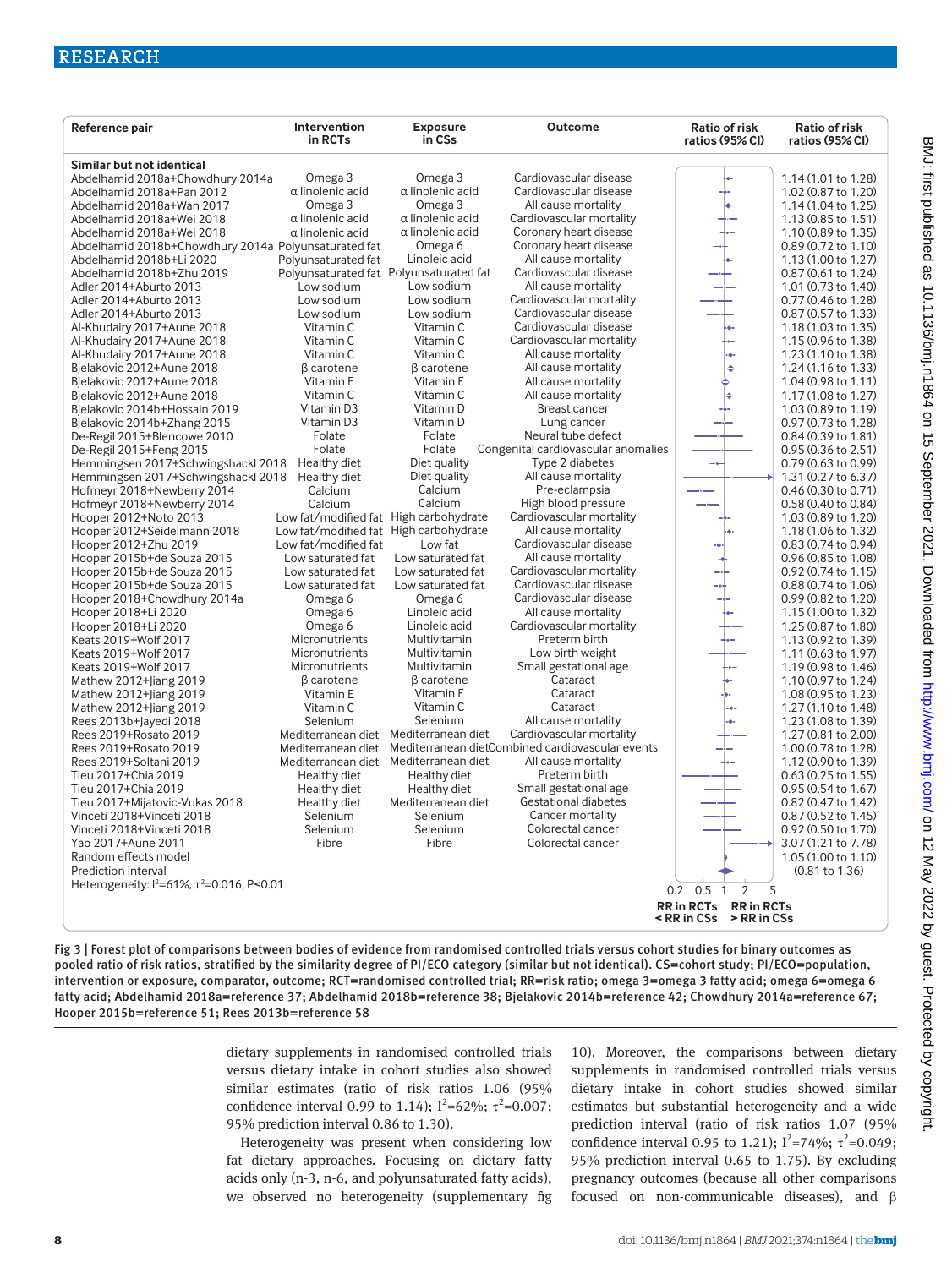

Fig 4 | Forest plot of comparisons between bodies of evidence from randomised controlled trials versus cohort studies for binary outcomes as pooled ratio of risk ratios, stratified by the similarity degree of PI/ECO category (broadly similar). CS=cohort study; PI/ECO=population, intervention or exposure, comparator, outcome; RCT=randomised controlled trial; RR=risk ratio; MCI=mild cognitive impairment; omega 3=omega 3 fatty acid; Abdelhamid 2018a=reference 37; Bjelakovic 2014a=reference 43; Bjelakovic 2014b=reference 42; Chowdhury 2014a=reference 67; Chowdhury 2014b=reference 75; Rees 2013b=reference 58; Zhang 2016a=reference 93

> carotene and vitamin A comparisons (for the outcome of mortality), which are known to increase mortality at higher doses in randomised controlled trials, $105$ heterogeneity disappeared (supplementary fig 11). The comparisons of dietary supplements versus nutrient status was judged to have the lowest similarity degree for intervention or exposure and also showed substantial differences between randomised controlled trials and cohort studies (1.29 (1.17 to 1.42);  $I^2 = 54\%$ ;  $\tau^2$ =0.018; 0.94 to 1.77). Heterogeneity was driven by vitamin D comparisons (supplementary fig 9). After stratifying the analysis by outcome type, we observed differences for overall mortality (1.17 (1.11 to 1.23);  $I^2$ =75%; τ<sup>2</sup>=0.006; 0.99 to 1.39), bone health (1.46  $(1.16 \text{ to } 1.84);$   $I^2=67\%; \tau^2=0.019;$  1.02 to 2.08), and eye disease (1.14 (1.03 to 1.26);  $I^2=36\%$ ;  $\tau^2=0.003$ ; 0.44 to 2.96; supplementary fig 12).

The findings of the subgroup analyses are supported by sensitivity analyses excluding outcomes that are likely to be highly correlated (supplementary figs 13- 17), and when BoE from cohort studies with a risk ratio <1 were analysed separately (supplementary figs 18-22). The subgroup analyses for BoE from cohort studies with a RR ≥1, need to be interpreted with caution due to the very small number of comparisons (n=7) (supplementary figs 23-27).

#### Additional analyses

We also performed a multi-level meta-analysis, considering the pairs as grouping factor, and the findings of the primary analysis were confirmed (ratio of risk ratios 1.08 (95% confidence interval 1.02 to 1.13);  $I^2=68\%$ ). The sensitivity analysis comparing BoEs from randomised controlled trials versus cohort studies of the two Cochrane reviews (based on six outcomes) also confirmed the findings of the primary analysis (supplementary fig 28).

#### **Discussion**

#### Summary of findings

This large meta-epidemiological study identified and compared empirical data to determine the extent to which diet-disease association estimates of BoE from randomised controlled trials and cohort studies are in agreement. Overall, 97 diet-disease outcome pairs were identified and 83 were suitable for meta-analysis. No outcome pair was rated as more or less identical, according to PI/ECO similarity. On average, the difference in the pooled results between the two BoEs was small, but given that prediction intervals are wide and statistical heterogeneity was in part substantial in cohort studies, important differences or potential bias in individual comparisons or individual studies cannot be excluded.

We investigated possible factors for the observed heterogeneity, finding that PI/ECO dissimilarities, in particular the comparisons of dietary supplements in randomised controlled trials and nutrient status in cohort studies, explained most of the differences. When the type of intake or exposure between both BoE was identical, the estimates were similar (and the analysis showed low statistical heterogeneity). For pooled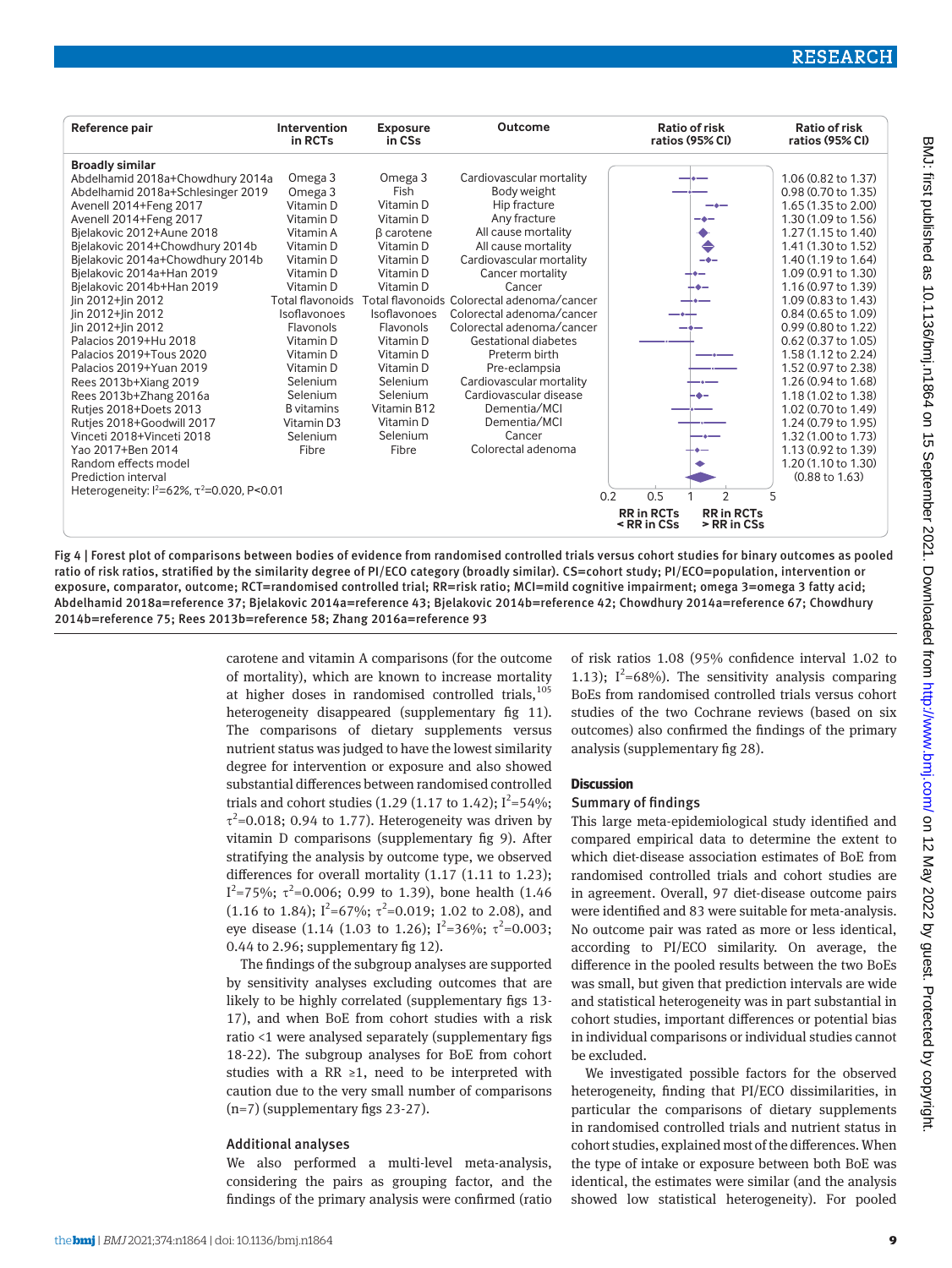estimate of continuous outcomes, no differences were observed between randomised controlled trials and cohort studies, except for smaller systolic and diastolic blood pressure estimates in the BoE of trials.

#### Comparison with other studies Nutrition field

A technical review published in 2013 identified 34 diet-disease outcome pairs of systematic reviews of randomised controlled trials and large, single randomised controlled trials (>1000 participants) versus systematic reviews of case-control or cohort studies and one large observational study (>5000 participants).<sup>15</sup> Similar to our findings, 22 (65%) of 34 diet-disease outcome pairs were in the same direction, and had no evidence of significant disagreement (z score not statistically significant).<sup>15</sup> By comparison, our study included a larger sample of outcome pairs and a larger number of participants. We also thoroughly matched PI/ECO criteria, pooled the effect estimate to generate a ratio of risk ratios and difference of mean differences, and also investigated the possible factors of disagreement.

Trepanowski and Ioannidis<sup>106</sup> recently argued that many prominent epidemiological associations (including highly cited studies on  $\alpha$  tocopherol, β carotene, vitamin C, vitamin D, selenium, calcium, and low fat diets) have not been corroborated by large randomised controlled trials or meta-analyses. $107,108$ Their statement, however, is not based on a systematic evaluation, and does not accord with our findings, where pooling BoEs of randomised controlled trials and cohort studies showed on average minor differences. On the contrary, Satija and colleagues<sup>14</sup> argued that, when randomised controlled trials are able to successfully examine diet-disease relations, their results are more often in line with those of cohort studies. Our findings seem to accord with Satija and colleagues' conclusions, although the pooled estimate showed some differences between both BoEs, and the prediction intervals were wide.

#### Medical field

Anglemyer et  $al^{109}$  conducted a methodological Cochrane review, including systematic reviews and overviews of reviews in different medical fields, which showed little difference between the results obtained from randomised controlled trials and observational studies (cohort and case-control studies). Their result when comparing BoE from randomised controlled trials with BoE from observational studies (ratio of odds ratios 1.08 (95% confidence interval 0.96 to 1.22)) is similar to our findings (ratio of risk ratios 1.09 (1.04 to 1.14)). The difference in the estimates, in terms of point estimate, was more in disagreement with pharmacological studies (ratio of odds ratios 1.17 (0.95 to 1.43)). This difference corresponds to our findings regarding micronutrient interventions (mainly as dietary supplements), where randomised controlled trials showed differences compared with cohort studies (ratio of risk ratios 1.14 (1.06 to 1.22)). However, the methodological review by Anglemyer et al did not conduct PI/ECO matching, did not calculate 95% prediction intervals, and did not differentiate various types of intervention and outcomes.

When comparing our results with findings from meta-epidemiological studies investigating the impact of design features of randomised controlled trials, the magnitude of differences were similar. For example, lack of reporting of adequate random sequence generation, allocation sequence concealment, and double blinding tend to overestimate intervention effects (ratio of odds ratiosranging from 0.87 to 0.93). $^{110}$  The extent of overestimation was lower for objective outcomes (eg, mortality) and therefore unlikely to be influenced by knowledge of the intervention received. $110$  A recent meta-epidemiological study of 142 meta-analyses found no evidence for difference in treatment effect between randomised controlled trials with and without patients, healthcare providers, or outcome assessors blinded to treatment. $111$  The impact of design features of randomised controlled trials and cohort studies has not yet been explored in the field of nutrition using meta-epidemiological methods.

## Potential implications

What constitutes best evidence in nutrition research has been debated extensively, and whether it comes from randomised controlled trials, which are considered the ideal methodology for causal inference and in which the effects of a dietary change on disease or intermediate disease markers are evaluated experimentally.<sup>112</sup> However, most randomised controlled trials of dietary interventions are short and do often not target patient relevant outcomes such as morbidity or mortality. Further limitations are the difficulty of inducing and maintaining dietary changes in the long term, and the low adherence to a specific dietary regimen that often occurs.<sup>7</sup> Moreover, although several long term trials have been conducted (eg, the Women's Health Initiative Dietary Modification trial, $^{113}$ or the PREDIMED study<sup>114</sup>), the costs of such large scale dietary trials are challenging. $115$  Cohort studies, on the other hand, provide methodologically less robust information regarding causality, but are usually considered more applicable for nutrition research.

In general, the two BoE (trials  $v$  cohort studies) often differ in terms of study populations (inclusion and exclusion criteria, comparison group), different exposure levels (dose, duration, sources), different outcomes, and different sample sizes and follow-up durations, as shown in our study. For example, in randomised controlled trials of supplements such as selenium, participants might already have an adequate selenium status.<sup>116 117</sup> Observational studies, on the other hand, usually include participants with a broader range of selenium status. $118$  Therefore, the comparison of risk ratios from trials and cohort studies might not be a perfect match.

Randomised controlled trials are experimental studies, where participants are usually given fixed intake levels in the form of dietary supplements or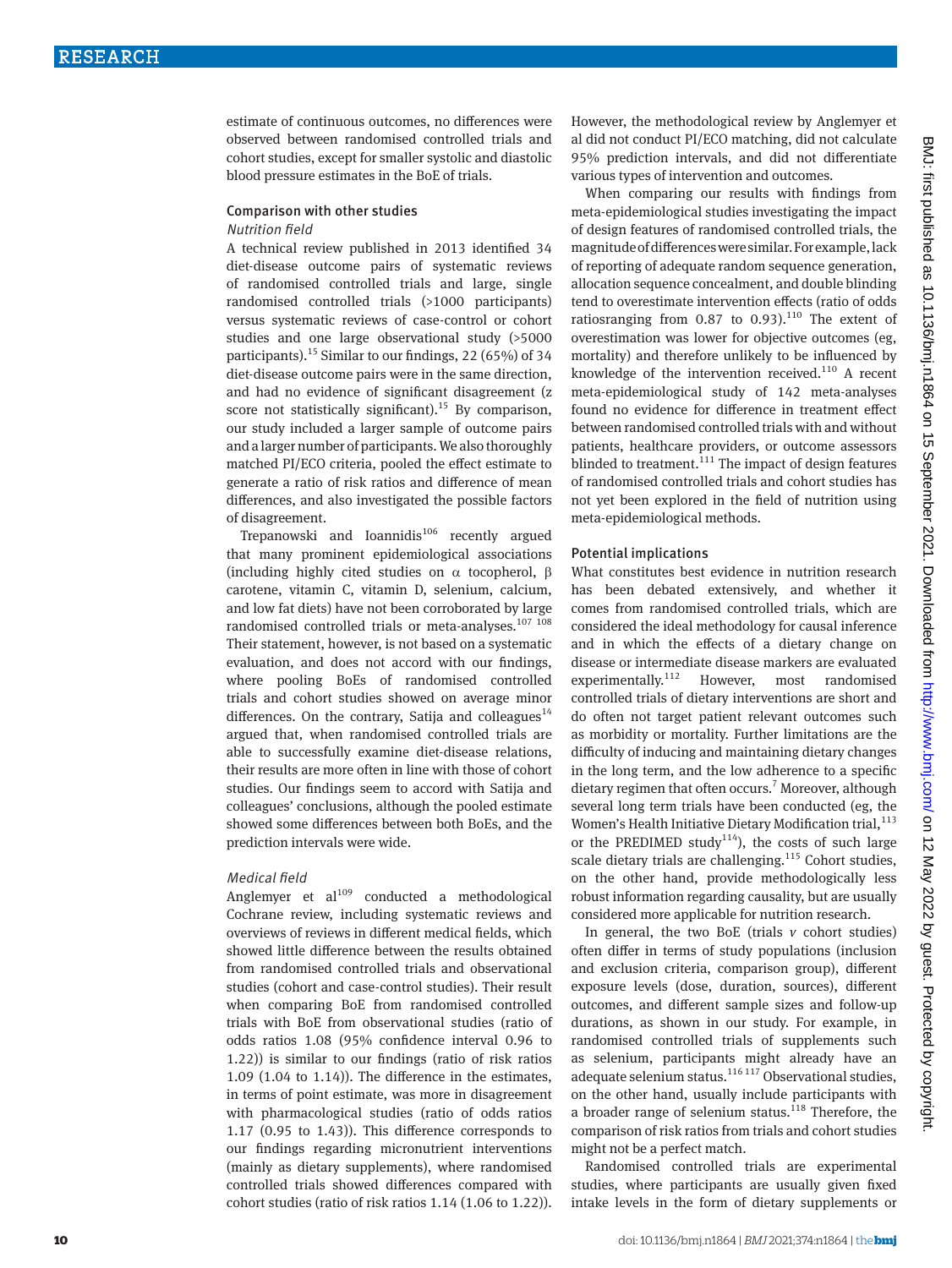where investigators try to modify dietary intake via dietary advice or dietary counselling.112 Cohort studies are observational and do not actively intervene in the behaviour of study participants, and participant groups are based on reported intake (or status) of study participants (eg, higher *v* lower sodium intake), thus implying a variable difference in intake levels. $112$ In each case, the estimated risk ratio reflects the direction of the effect and an indication of the strength of the association. In our study, BoE of randomised controlled trials were predominantly based on dietary supplements (n=43) and dietary intake (n=38), whereas BoE of cohort studies investigated mainly dietary intake (n=69). In randomised controlled trials of dietary supplements, which are similar to drug trials, study participants are randomly assigned into study arms, thus balancing measured and unmeasured potential confounders across the comparison groups, allowing differences in the outcome measure to be attributed to the dietary intervention.<sup>20</sup> By contrast, cohort studies are prone to residual confounding, and the direction and magnitude of risk ratio is influenced by the variables included in the statistical models built to estimate the effect, and by the potential measurement error of dietary factors (which is also a problem in long term randomised controlled trials on dietary intake) and all other factors.<sup>112</sup>

Despite these circumstances, our study matched PI/ ECO similarities between the two most important study designs in nutrition research. Because of the above described differences, no diet-disease outcome pair was rated as more or less identical. However, when the type of intake or exposure between both BoEs was identical, the estimates were similar (and the analysis showed low statistical heterogeneity). Such PI/ECO dissimilarities are often present even between studies with the same design, which contributes to statistical heterogeneity in the primary meta-analyses.<sup>20</sup> A metaepidemiological study of meta-analyses such as ours could further increase the complexity of heterogeneity, but the exploration of statistical heterogeneity among comparisons between different types of dietary intake or exposure yielded plausible explanations in our study.

At the systematic review level, the established approach to evaluate the credibility of results from primary studies is risk-of-bias assessment. In our study, all Cochrane reviews used the Cochrane risk-of-bias tool, whereas for cohort studies the Newcastle-Ottawa scale was mainly used, as reported elsewhere.<sup>104</sup> Riskof-bias assessment is an integral part of the GRADE approach, which rates the certainty of evidence based on a BoE.119 120 According to the GRADE approach, the certainty of evidence is initially determined by study design: a BoE from randomised controlled trials starts with high certainty, whereas a BoE from observational studies starts with low certainty owing to confounding and selection bias (if the ROBINS tool is used, both BoEs start as high certainty).<sup>119 120</sup> Use of the GRADE approach, especially in relation to the risk-of-bias assessment, is challenging and could lead to excessive

downgrading. For example, GRADE users might inappropriately double count the risk of confounding and selection bias by downgrading the initial certainty of the BoE to low, followed by further downgrading due to unknown confounders.<sup>119 121</sup> When GRADE was used, very low and high certainty of evidence ratings accounted for 10% and 27% of ratings for BoE of randomised controlled trials, respectively, compared to 80% and 0% for BoE of cohort studies, respectively. In this regard, we could show in a recent methodological survey that very low and high certainty of evidence ratings accounted for 61% and 1% of ratings in systematic reviews of observational studies, respectively, compared to 16% and 5% in systematic reviews of randomised controlled trials, respectively.<sup>122</sup> A recent cross sectional study has shown that very

few Cochrane nutrition reviews include observational studies  $(2\%)$ ,  $^{123}$  which has been criticised.<sup>124</sup> BoE from cohort studies can strengthen or complement BoE from randomised controlled trials, and vice versa, so our meta-epidemiological study provides support for integration based on thorough assessment of PI/ECO similarities, and could be a starting point for future work.

#### Strengths and limitations

Our study had several strengths. Firstly, we included a large sample of diet-disease outcome pairs (n=97), based on more than 950 randomised controlled trials and 750 cohort studies, with both study designs considered as the most reliable in nutrition research.<sup>6</sup> Secondly, the conducted PI/ECO matching process was novel, and provided important insights in our understanding of which factors are associated with disagreement. Thirdly, the data extraction was extensive, retrieving information on the description of interventions or exposures and comparators, population, study design, risk of bias of the primary studies, and certainty of the evidence for each dietdisease pair. Fourthly, we conducted various statistical analyses, such as recalculating 34 pooled estimates, converting odds ratios and hazard ratios into risk ratios, including binary and continuous outcomes, and pooling the estimates across all diet-disease outcome pairs. Finally, the exploration of factors potentially associated with disagreement through a priori planned subgroup analyses for PI/ECO dissimilarities, types of intervention, intake, exposure, and outcomes was an additional strength of this study.

The present study also had several limitations. Firstly, we only searched the Cochrane Database of Systematic Reviews to identify systematic reviews of randomised controlled trials, after which we screened all eligible Cochrane reviews to see if they also included cohort studies. It would have been ideal if Cochrane reviews also included cohort studies to ensure better comparability in terms of systematic review methodological approaches (eg, search strategy, risk-of-bias assessment, or GRADE rating). However, only two Cochrane reviews contained also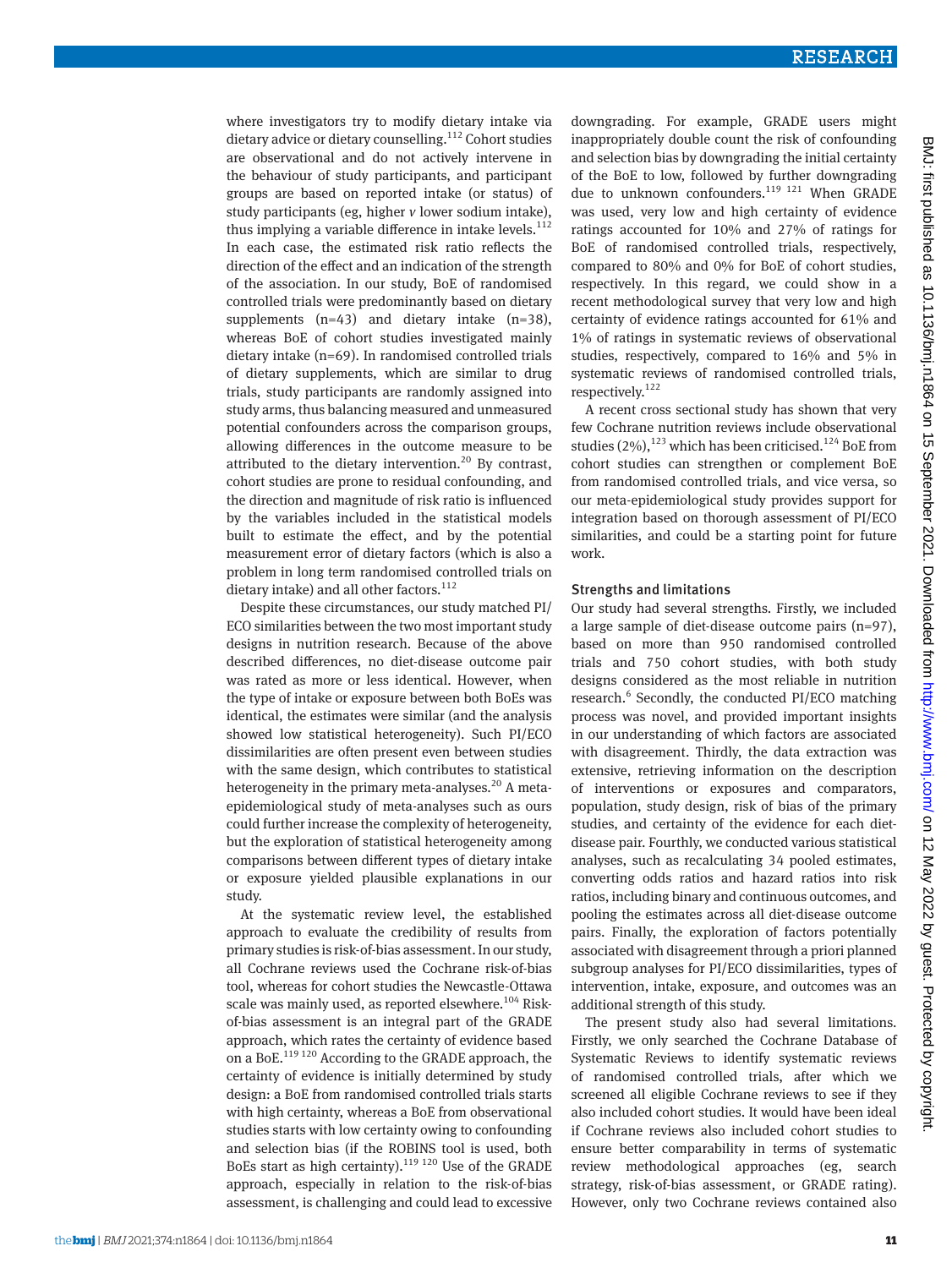cohort studies. Therefore, we searched and matched systematic reviews of cohort studies retrieved from Medline, which might have affected the validity of our findings. However, a sensitivity analysis comparing BoE from randomised controlled trials versus cohort studies of the two Cochrane reviews (based on six outcomes) confirmed the findings of the primary analysis. Secondly, the meta-analyses in the present research could have themselves had limitations, from the primary data and how the evidence has been summarised; therefore, readers should consider the original studies for more detailed information.

Thirdly, although the PI/ECO matching process was conducted by two reviewers, subjectivity cannot be ruled out completely. A quantitative PI/ECO matching approach might have been more objective but has yet to be developed. Another limitation, particularly for the BoE from cohort studies, is that some studies were included multiple times, and from the systematic reviews, the same original studies were used with the same exposure but for different outcomes. The sensitivity analysis where only one outcome (with the largest number of randomised controlled trials) was chosen from each Cochrane review (n=31) confirmed the findings of the primary analysis. Moreover, sensitivity analyses excluding outcomes that were likely to be highly correlated showed similar findings as the primary analysis (ratio of risk ratio 1.12 (95% confidence interval 1.06 to 1.18)). We also did a multi-level metaanalysis considering the pairs as grouping factor, which confirmed the findings of the primary analysis. A further limitation was that we did not explore other potential factors for disagreement, such as dietary adherence in the included primary randomised controlled trials.

Finally, the impact of potential bias in cohort studies should be considered at three levels: generally causing a systematic bias; causing bias in individual comparisons; and causing bias in individual studies, hence leading to heterogeneity in individual metaanalyses. Considering these three levels in order, our findings implied no strong indication for systematic bias overall (meta-analytical ratio of risk ratios close to 1), but this did not exclude an important risk for bias in individual comparisons, or in individual studies. The ratio of risk ratios in individual comparisons was often not equal to 1; in fact, we observed a different direction (eg, ratio of risk ratios <1 in 24 of 71 comparisons) and magnitude (eg, four comparisons showed a ratio of risk ratios <0.75, and 13 comparisons showed a ratio of risk ratios >1.25). Furthermore, the prediction intervals indicated that the difference between the two BoEs as shown in our study (ratio of risk ratios 1.09) could be much more substantial in either direction (95% prediction interval 0.81 to 1.46). By exploring factors associated with those differences, we found that PI/ECO dissimilarity (mainly in type of intake) was the main driver. Finally, statistical heterogeneity was higher in the individual meta-analyses of cohort studies (mean  $I^2$ =47%;  $\tau^2$ =0.023) than in those of randomised controlled trials (mean  $I^2=21\%$ ;  $\tau^2=0.018$ ), possibly due potential bias in individual cohort studies.

#### Conclusion

On average, the difference in the pooled results between the two BoEs was small, but with wide prediction intervals and some substantial statistical heterogeneity in cohort studies, important differences or potential bias in individual comparisons or individual studies cannot be excluded. We investigated possible factors for the observed heterogeneity, finding that PI/ECO dissimilarities, especially for the comparisons of dietary supplements in randomised controlled trials and nutrient status in cohort studies. When the type of intake or exposure between both BoEs was identical, the estimates were similar (and the analysis showed low statistical heterogeneity). Nevertheless, the comparison between randomised controlled trials and cohort studies should be interpreted very carefully.

These findings provide valuable insights towards better understanding the integration of both BoEs of randomised controlled trials and cohort studies in prospective nutrition evidence syntheses. Considering that few Cochrane nutrition reviews include cohort studies, and that most of the evidence in nutrition actually comes from cohort studies, evidence based guidance is urgently needed on how to incorporate and possibly integrate both BoEs in nutrition evidence syntheses. We consider that this information is needed not only for research purposes but also for decision making processes and tailoring better evidence based dietary guidelines.

Contributors: LS, SB, JB, NB, SSW, JZ, and JJM designed the research. LS and SB analysed the data and wrote the first draft of the paper. LS, SB, JB, NB, SSW, JZ, BN, and JJM interpreted the data, read the manuscript, and approved the final version. LS and JJM are guarantors. The corresponding author attests that all listed authors meet authorship criteria and that no others meeting the criteria have been omitted.

Funding: Funded by the Deutsche Forschungsgemeinschaft (DFG, German Research Foundation) - Projektnummer 459430615 and Forschungskommission der Medizinischen Fakultät Freiburg. The funders had no role in considering the study design or in the collection, analysis, interpretation of data, writing of the report, or decision to submit the article for publication.

Competing interests: All authors have completed the ICMJE uniform disclosure form at [www.icmje.org/disclosure-of-interest/](http://www.icmje.org/disclosure-of-interest/) and declare: support from the Deutsche Forschungsgemeinschaft and Forschungskommission der Medizinischen Fakultät Freiburg for the submitted work; LS is a member of the GRADE working group; JJM is a member of the GRADE working group and director of the Freiburg GRADE centre; no other relationships or activities that could appear to have influenced the submitted work.

Ethical approval: Not required.

Data sharing: Data were extracted from published meta-analyses, all of which are available and accessible.

The lead authors (the manuscript's guarantors) affirm that the manuscript is an honest, accurate, and transparent account of the study being reported; that no important aspects of the study have been omitted; and that any discrepancies from the study as planned have been explained.

Dissemination to participants and related patient and public communities: Results from our meta-epidemiological study will be disseminated through a press release (Cochrane Germany), the website (eg, Cochrane Germany, Cochrane Nutrition), blog (eg, wissenwaswirkt.org), and social media (Twitter). Results dissemination will also be targeted to health professionals, including dietitians, nutritionists, physicians, guidelines developers, and scientists.

Provenance and peer review: Not commissioned; externally peer reviewed.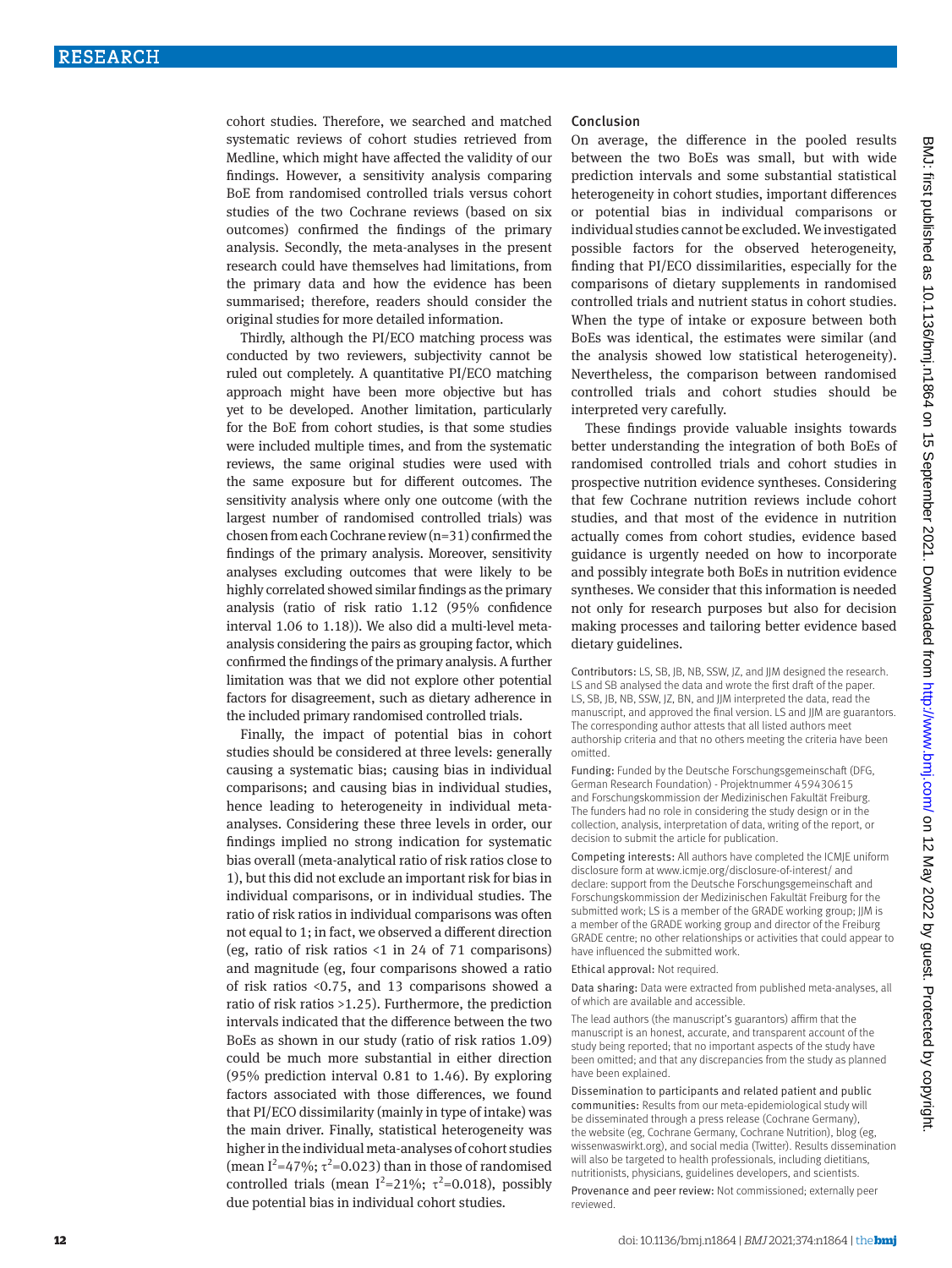This is an Open Access article distributed in accordance with the Creative Commons Attribution Non Commercial (CC BY-NC 4.0) license, which permits others to distribute, remix, adapt, build upon this work non-commercially, and license their derivative works on different terms, provided the original work is properly cited and the use is noncommercial. See: [http://creativecommons.org/licenses/by-nc/4.0/.](http://creativecommons.org/licenses/by-nc/4.0/)

- 1 GBD 2017 Causes of Death Collaborators. Global, regional, and national age-sex-specific mortality for 282 causes of death in 195 countries and territories, 1980-2017: a systematic analysis for the Global Burden of Disease Study 2017. *Lancet* 2018;392:1736-88. doi:10.1016/S0140-6736(18)32203-7.
- Afshin A, Sur PJ, Fay KA, et al, GBD 2017 Diet Collaborators. Health effects of dietary risks in 195 countries, 1990-2017: a systematic analysis for the Global Burden of Disease Study 2017. *Lancet*  2019;393:1958-72. doi:10.1016/S0140-6736(19)30041-8.
- 3 Kromhout D, Spaaij CJK, de Goede J, Weggemans RM. The 2015 Dutch food-based dietary guidelines. *Eur J Clin Nutr* 2016;70:869- 78. doi:10.1038/ejcn.2016.52.
- 4 US Department of Health and Human Services and US Department of Agriculture. 2015-2020 Dietary Guidelines for Americans. 8th ed. December 2015. [https://health.gov/our-work/food-nutrition/2015-](https://health.gov/our-work/food-nutrition/2015-2020-dietary-guidelines/guidelines/) [2020-dietary-guidelines/guidelines/](https://health.gov/our-work/food-nutrition/2015-2020-dietary-guidelines/guidelines/).
- 5 Ioannidis JPA. The challenge of reforming nutritional epidemiologic research. *JAMA* 2018;320:969-70. doi:10.1001/jama.2018.11025.
- 6 Pan A, Lin X, Hemler E, Hu FB. Diet and Cardiovascular Disease: Advances and Challenges in Population-Based Studies. *Cell Metab* 2018;27:489-96. doi:10.1016/j.cmet.2018.02.017.
- Schwingshackl L, Schünemann HJ, Meerpohl JJ. Improving the trustworthiness of findings from nutrition evidence syntheses: assessing risk of bias and rating the certainty of evidence. *Eur J Nutr* 2020. doi:10.1007/s00394-020-02464-1.
- 8 Humphrey LL, Fu R, Rogers K, Freeman M, Helfand M. Homocysteine level and coronary heart disease incidence: a systematic review and meta-analysis. *Mayo Clin Proc* 2008;83:1203-12. doi:10.4065/83.11.1203.
- 9 Koushik A, Hunter DJ, Spiegelman D, et al. Intake of the major carotenoids and the risk of epithelial ovarian cancer in a pooled analysis of 10 cohort studies. *Int J Cancer* 2006;119:2148-54. doi:10.1002/ijc.22076.
- 10 Rapola JM, Virtamo J, Ripatti S, et al. Randomised trial of alphatocopherol and beta-carotene supplements on incidence of major coronary events in men with previous myocardial infarction. *Lancet*  1997;349:1715-20. doi:10.1016/S0140-6736(97)01234-8.
- 11 Stampfer MJ, Hennekens CH, Manson JE, Colditz GA, Rosner B, Willett WC. Vitamin E consumption and the risk of coronary disease in women. *N Engl J Med* 1993;328:1444-9. doi:10.1056/ NEJM199305203282003.
- 12 Schatzkin A, Lanza E, Corle D, et al, Polyp Prevention Trial Study Group. Lack of effect of a low-fat, high-fiber diet on the recurrence of colorectal adenomas. *N Engl J Med* 2000;342:1149-55. doi:10.1056/NEJM200004203421601.
- 13 Yusuf S, Dagenais G, Pogue J, Bosch J, Sleight P, Heart Outcomes Prevention Evaluation Study Investigators. Vitamin E supplementation and cardiovascular events in high-risk patients. *N Engl J Med* 2000;342:154-60. doi:10.1056/NEJM200001203420302.
- 14 Satija A, Stampfer MJ, Rimm EB, Willett W, Hu FB. Perspective: Are Large, Simple Trials the Solution for Nutrition Research?*Adv Nutr* 2018;9:378-87. doi:10.1093/advances/nmy030.
- 15 Moorthy D, Chung M, Lee J, et al. *AHRQ Technical Reviews. Concordance Between the Findings of Epidemiological Studies and Randomized Trials in Nutrition: An Empirical Evaluation and Citation Analysis: Nutritional Research Series.* Vol 6. Agency for Healthcare Research and Quality (US), 2013.
- 16 Murad MH, Wang Z. Guidelines for reporting meta-epidemiological methodology research. *Evid Based Med* 2017;22:139-42. doi:10.1136/ebmed-2017-110713.
- 17 Li J, Guasch-Ferré M, Li Y, Hu FB. Dietary intake and biomarkers of linoleic acid and mortality: systematic review and meta-analysis of prospective cohort studies. *Am J Clin Nutr* 2020;112:150-67. doi:10.1093/ajcn/nqz349.
- 18 Jayedi A, Rashidy-Pour A, Parohan M, Zargar MS, Shab-Bidar S. Dietary Antioxidants, Circulating Antioxidant Concentrations, Total Antioxidant Capacity, and Risk of All-Cause Mortality: A Systematic Review and Dose-Response Meta-Analysis of Prospective Observational Studies. *Adv Nutr* 2018;9:701-16. doi:10.1093/ advances/nmy040.
- 19 Bassler D, Briel M, Montori VM, et al, STOPIT-2 Study Group. Stopping randomized trials early for benefit and estimation of treatment effects: systematic review and meta-regression analysis. *JAMA* 2010;303:1180-7. doi:10.1001/jama.2010.310.
- 20 Higgins JP, Thomas J, Chandler J, et al. Cochrane Handbook for Systematic Reviews of Interventions Version 6.1. 2020. [https://](https://training.cochrane.org/handbook) [training.cochrane.org/handbook](https://training.cochrane.org/handbook).
- 21 Chia AR, Chen LW, Lai JS, et al. Maternal Dietary Patterns and Birth Outcomes: A Systematic Review and Meta-Analysis. *Adv Nutr* 2019;10:685-95. doi:10.1093/advances/nmy123.
- 22 Goodwill AM, Szoeke C. A Systematic Review and Meta-Analysis of The Effect of Low Vitamin D on Cognition. *J Am Geriatr Soc* 2017;65:2161-8. doi:10.1111/jgs.15012.
- 23 Hu L, Zhang Y, Wang X, et al. Maternal Vitamin D Status and Risk of Gestational Diabetes: a Meta-Analysis. *Cell Physiol Biochem* 2018;45:291-300. doi:10.1159/000486810.
- 24 Mijatovic-Vukas J, Capling L, Cheng S, et al. Associations of Diet and Physical Activity with Risk for Gestational Diabetes Mellitus: A Systematic Review and Meta-Analysis. *Nutrients* 2018;10:E698. doi:10.3390/nu10060698.
- 25 Tous M, Villalobos M, Iglesias L, Fernández-Barrés S, Arija V. Vitamin D status during pregnancy and offspring outcomes: a systematic review and meta-analysis of observational studies. *Eur J Clin Nutr* 2020;74:36-53. doi:10.1038/s41430-018-0373-x.
- 26 Vinceti M, Filippini T, Del Giovane C, et al. Selenium for preventing cancer. *Cochrane Database Syst Rev* 2018;1:CD005195. doi:10.1002/14651858.CD005195.pub4.
- 27 Yuan Y, Tai W, Xu P, et al. Association of maternal serum 25-hydroxyvitamin D concentrations with risk of preeclampsia: a nested case-control study and meta-analysis. *J Matern Fetal Neonatal Med* 2021;34:1576-85. doi:10.1080/14767058.2019.1640675.
- 28 Al-Khudairy L, Flowers N, Wheelhouse R, et al. Vitamin C. supplementation for the primary prevention of cardiovascular disease. *Cochrane Database Syst Rev* 2017;3:CD011114. doi:10.1002/14651858.CD011114.pub2.
- 29 Rees K, Takeda A, Martin N, et al. Mediterranean-style diet for the primary and secondary prevention of cardiovascular disease. *Cochrane Database Syst Rev* 2019;3:CD009825. doi:10.1002/14651858.CD009825.pub3.
- Altman DG, Bland JM. Interaction revisited: the difference between two estimates. *BMJ* 2003;326:219. doi:10.1136/ bmj.326.7382.219.
- 31 Riley RD, Higgins JP, Deeks JJ. Interpretation of random effects metaanalyses. *BMJ* 2011;342:d549. doi:10.1136/bmj.d549.
- 32 Higgins JP, Thompson SG, Deeks JJ, Altman DG. Measuring inconsistency in meta-analyses. *BMJ* 2003;327:557-60. doi:10.1136/bmj.327.7414.557.
- 33 Paule RC, Mandel J. *Consensus values and weighting factors.* National Institute of Standards and Technology, 1982. doi:10.6028/ ires.087.022.
- 34 Veroniki AA, Jackson D, Viechtbauer W, et al. Methods to estimate the between-study variance and its uncertainty in meta-analysis. *Res Synth Methods* 2016;7:55-79. doi:10.1002/jrsm.1164.
- 35 Balduzzi S, Rücker G, Schwarzer G. How to perform a meta-analysis with R: a practical tutorial. *Evid Based Ment Health* 2019;22:153-60. doi:10.1136/ebmental-2019-300117.
- 36 Jin H, Leng Q, Li C. Dietary flavonoid for preventing colorectal neoplasms. *Cochrane Database Syst Rev* 2012;(8):CD009350. doi:10.1002/14651858.CD009350.pub2.
- 37 Abdelhamid AS, Brown TJ, Brainard JS, et al. Omega-3 fatty acids for the primary and secondary prevention of cardiovascular disease. *Cochrane Database Syst Rev* 2018;11:CD003177. doi:10.1002/14651858.CD003177.pub4.
- 38 Abdelhamid AS, Martin N, Bridges C, et al. Polyunsaturated fatty acids for the primary and secondary prevention of cardiovascular disease. *Cochrane Database Syst Rev* 2018;11:CD012345. doi:10.1002/14651858.CD012345.pub3.
- Adler AJ, Taylor F, Martin N, Gottlieb S, Taylor RS, Ebrahim S. Reduced dietary salt for the prevention of cardiovascular disease. *Cochrane Database Syst Rev* 2014;(12):CD009217. doi:10.1002/14651858. CD009217.pub3.
- Avenell A, Mak JC, O'Connell D. Vitamin D and vitamin D analogues for preventing fractures in post-menopausal women and older men. *Cochrane Database Syst Rev* 2014;(4):CD000227. doi:10.1002/14651858.CD000227.pub4.
- 41 Bjelakovic G, Nikolova D, Gluud LL, Simonetti RG, Gluud C. Antioxidant supplements for prevention of mortality in healthy participants and patients with various diseases. *Cochrane Database Syst Rev* 2012;(3):CD007176. doi:10.1002/14651858.CD007176. pub2.
- 42 Bjelakovic G, Gluud LL, Nikolova D, et al. Vitamin D supplementation for prevention of cancer in adults. *Cochrane Database Syst Rev* 2014;(6):CD007469. doi:10.1002/14651858.CD007469. pub2.
- 43 Bjelakovic G, Gluud LL, Nikolova D, et al. Vitamin D supplementation for prevention of mortality in adults. *Cochrane Database Syst Rev* 2014;(1):CD007470. doi:10.1002/14651858.CD007470. pub3.
- 44 Cormick G, Ciapponi A, Cafferata ML, Belizán JM. Calcium supplementation for prevention of primary hypertension. *Cochrane Database Syst Rev* 2015;(6):CD010037. doi:10.1002/14651858. CD010037.pub2.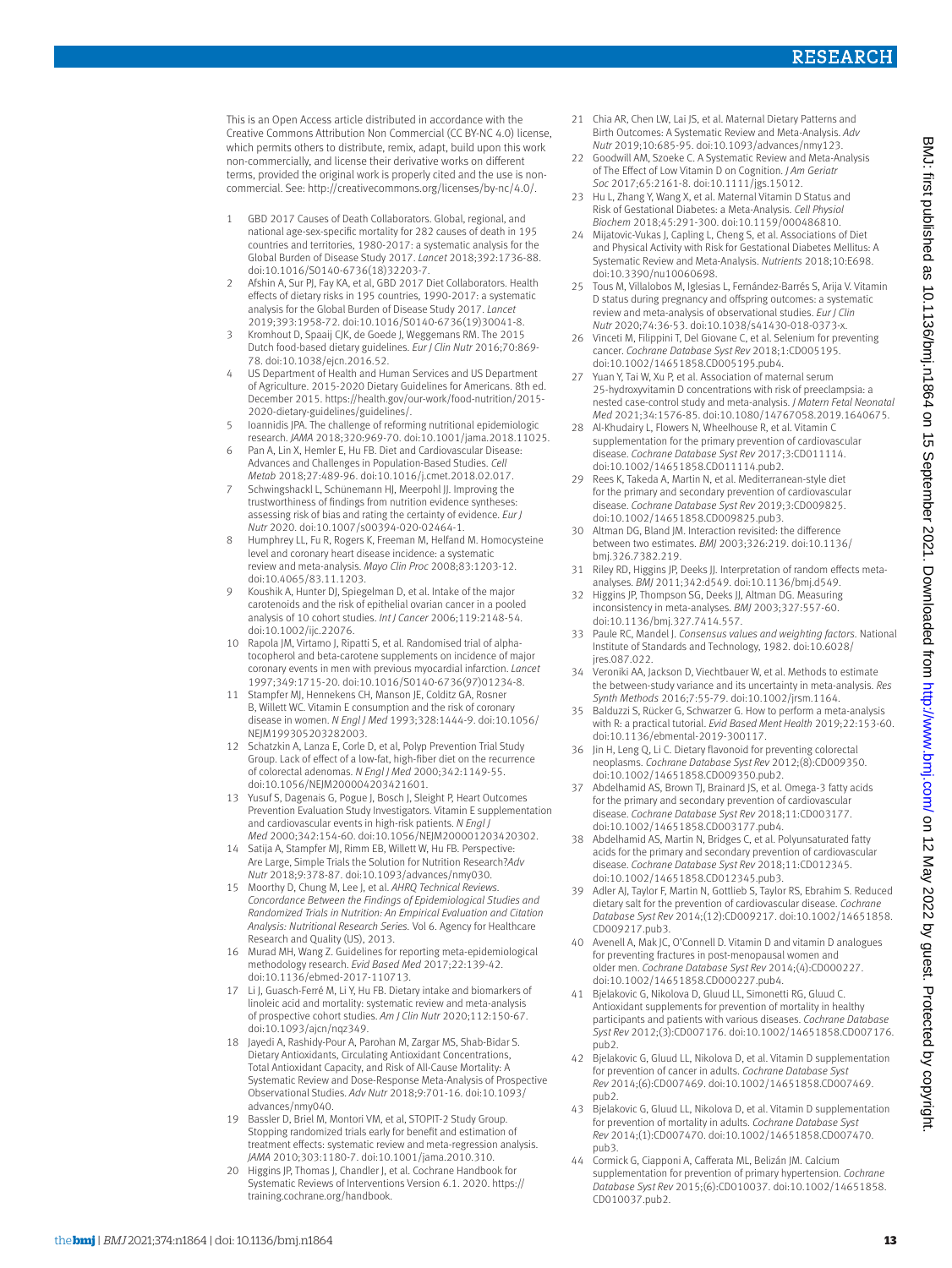- 45 El Dib R, Gameiro OL, Ogata MS, et al. Zinc supplementation for the prevention of type 2 diabetes mellitus in adults with insulin resistance. *Cochrane Database Syst Rev* 2015;(5):CD005525. doi:10.1002/14651858.CD005525.pub3.
- 46 Hartley L, Igbinedion E, Holmes J, et al. Increased consumption of fruit and vegetables for the primary prevention of cardiovascular diseases. *Cochrane Database Syst Rev* 2013;(6):CD009874. doi:10.1002/14651858.CD009874.pub2.
- 47 Hartley L, May MD, Loveman E, Colquitt JL, Rees K. Dietary fibre for the primary prevention of cardiovascular disease. *Cochrane Database Syst Rev* 2016;(1):CD011472. doi:10.1002/14651858.CD011472.pub2.
- 48 Hemmingsen B, Gimenez-Perez G, Mauricio D, Roqué I Figuls M, Metzendorf MI, Richter B. Diet, physical activity or both for prevention or delay of type 2 diabetes mellitus and its associated complications in people at increased risk of developing type 2 diabetes mellitus. *Cochrane Database Syst Rev* 2017;12:CD003054. doi:10.1002/14651858.CD003054.pub4.
- 49 Hofmeyr GJ, Lawrie TA, Atallah AN, Torloni MR. Calcium supplementation during pregnancy for preventing hypertensive disorders and related problems. *Cochrane Database Syst Rev*  2018;10:CD001059. doi:10.1002/14651858.CD001059.pub5.
- 50 Hooper L, Summerbell CD, Thompson R, et al. Reduced or modified dietary fat for preventing cardiovascular disease. *Cochrane Database Syst Rev* 2012;(5):CD002137. doi:10.1002/14651858.CD002137. pub3.
- 51 Hooper L, Martin N, Abdelhamid A, Davey Smith G. Reduction in saturated fat intake for cardiovascular disease. *Cochrane Database Syst Rev* 2015;(6):CD011737. doi:10.1002/14651858.CD011737.
- 52 Hooper L, Abdelhamid A, Bunn D, Brown T, Summerbell CD, Skeaff CM. Effects of total fat intake on body weight. *Cochrane Database Syst Rev* 2015;(8):CD011834. doi:10.1002/14651858.CD011834.
- 53 Hooper L, Al-Khudairy L, Abdelhamid AS, et al. Omega-6 fats for the primary and secondary prevention of cardiovascular disease. *Cochrane Database Syst Rev* 2018;11:CD011094. doi:10.1002/14651858.CD011094.pub4.
- Kelly SA, Hartley L, Loveman E, et al. Whole grain cereals for the primary or secondary prevention of cardiovascular disease. *Cochrane Database Syst Rev* 2017;8:CD005051. doi:10.1002/14651858. CD005051.pub3.
- 55 Mathew MC, Ervin AM, Tao J, Davis RM. Antioxidant vitamin supplementation for preventing and slowing the progression of agerelated cataract. *Cochrane Database Syst Rev* 2012;(6):CD004567. doi:10.1002/14651858.CD004567.pub2.
- 56 Palacios C, Trak-Fellermeier MA, Martinez RX, et al. Regimens of vitamin D supplementation for women during pregnancy. *Cochrane Database Syst Rev* 2019;10:CD013446. doi:10.1002/14651858. CD013446.
- 57 Rees K, Dyakova M, Wilson N, Ward K, Thorogood M, Brunner E. Dietary advice for reducing cardiovascular risk. *Cochrane Database Syst Rev* 2013;(12):CD002128. doi:10.1002/14651858. CD002128.pub5.
- 58 Rees K, Hartley L, Day C, Flowers N, Clarke A, Stranges S. Selenium supplementation for the primary prevention of cardiovascular disease. *Cochrane Database Syst Rev* 2013;(1):CD009671. doi:10.1002/14651858.CD009671.pub2.
- 59 Rutjes AW, Denton DA, Di Nisio M, et al. Vitamin and mineral supplementation for maintaining cognitive function in cognitively healthy people in mid and late life. *Cochrane Database Syst Rev*  2018;12:CD011906. doi:10.1002/14651858.CD011906.pub2.
- 60 Sydenham E, Dangour AD, Lim WS. Omega 3 fatty acid for the prevention of cognitive decline and dementia. *Cochrane Database Syst Rev* 2012;(6):CD005379. doi:10.1002/14651858.CD005379.pub3.
- 61 Tieu J, Shepherd E, Middleton P, Crowther CA. Dietary advice interventions in pregnancy for preventing gestational diabetes mellitus. *Cochrane Database Syst Rev* 2017;1:CD006674. doi:10.1002/14651858.CD006674.pub3.
- 62 Usinger L, Reimer C, Ibsen H. Fermented milk for hypertension. *Cochrane Database Syst Rev* 2012;(4):CD008118. doi:10.1002/14651858.CD008118.pub2.
- 63 Yao Y, Suo T, Andersson R, et al. Dietary fibre for the prevention of recurrent colorectal adenomas and carcinomas. *Cochrane Database Syst Rev* 2017;1:CD003430. doi:10.1002/14651858.CD003430. pub2.
- 64 Keats EC, Haider BA, Tam E, Bhutta ZA. Multiple-micronutrient supplementation for women during pregnancy. *Cochrane Database Syst Rev* 2019;3:CD004905. doi:10.1002/14651858.CD004905.pub6.
- 65 De-Regil LM, Peña-Rosas JP, Fernández-Gaxiola AC, Rayco-Solon P. Effects and safety of periconceptional oral folate supplementation for preventing birth defects. *Cochrane Database Syst Rev*  2015;(12):CD007950. doi:10.1002/14651858.CD007950.pub3.
- 66 Wan Y, Zheng J, Wang F, Li D. Fish, long chain omega-3 polyunsaturated fatty acids consumption, and risk of all-cause mortality: a systematic review and dose-response meta-analysis from 23 independent prospective cohort studies. *Asia Pac J Clin Nutr* 2017;26:939-56. doi:10.6133/apjcn.072017.01.
- 67 Chowdhury R, Warnakula S, Kunutsor S, et al. Association of dietary, circulating, and supplement fatty acids with coronary risk: a systematic review and meta-analysis. *Ann Intern Med* 2014;160:398-406. doi:10.7326/M13-1788.
- 68 Schlesinger S, Neuenschwander M, Schwedhelm C, et al. Food Groups and Risk of Overweight, Obesity, and Weight Gain: A Systematic Review and Dose-Response Meta-Analysis of Prospective Studies. *Adv Nutr* 2019;10:205-18. doi:10.1093/advances/ nmy092.
- 69 Wei J, Hou R, Xi Y, et al. The association and dose-response relationship between dietary intake of α-linolenic acid and risk of CHD: a systematic review and meta-analysis of cohort studies. *Br J Nutr* 2018;119:83-9. doi:10.1017/S0007114517003294.
- 70 Zhu Y, Bo Y, Liu Y. Dietary total fat, fatty acids intake, and risk of cardiovascular disease: a dose-response meta-analysis of cohort studies. *Lipids Health Dis* 2019;18:91. doi:10.1186/s12944-019- 1035-2.
- 71 Aburto NJ, Ziolkovska A, Hooper L, Elliott P, Cappuccio FP, Meerpohl JJ. Effect of lower sodium intake on health: systematic review and metaanalyses. *BMJ* 2013;346:f1326. doi:10.1136/bmj.f1326.
- 72 Leyvraz M, Chatelan A, da Costa BR, et al. Sodium intake and blood pressure in children and adolescents: a systematic review and meta-analysis of experimental and observational studies. *Int J Epidemiol* 2018;47:1796-810. doi:10.1093/ije/dyy121.
- 73 Aune D, Keum N, Giovannucci E, et al. Dietary intake and blood concentrations of antioxidants and the risk of cardiovascular disease, total cancer, and all-cause mortality: a systematic review and dose-response meta-analysis of prospective studies. *Am J Clin Nutr* 2018;108:1069-91. doi:10.1093/ajcn/nqy097.
- 74 Feng Y, Cheng G, Wang H, Chen B. The associations between serum 25-hydroxyvitamin D level and the risk of total fracture and hip fracture. *Osteoporos Int* 2017;28:1641-52. doi:10.1007/s00198- 017-3955-x.
- 75 Chowdhury R, Kunutsor S, Vitezova A, et al. Vitamin D and risk of cause specific death: systematic review and meta-analysis of observational cohort and randomised intervention studies. *BMJ* 2014;348:g1903. doi:10.1136/bmj.g1903.
- 76 Han J, Guo X, Yu X, et al. 25-Hydroxyvitamin D and Total Cancer Incidence and Mortality: A Meta-Analysis of Prospective Cohort Studies. *Nutrients* 2019;11:E2295. doi:10.3390/nu11102295.
- Hossain S, Beydoun MA, Beydoun HA, Chen X, Zonderman AB, Wood RJ. Vitamin D and breast cancer: A systematic review and metaanalysis of observational studies. *Clin Nutr ESPEN* 2019;30:170-84. doi:10.1016/j.clnesp.2018.12.085.
- 78 Zhang L, Wang S, Che X, Li X. Vitamin D and lung cancer risk: a comprehensive review and meta-analysis. *Cell Physiol Biochem* 2015;36:299-305. doi:10.1159/000374072.
- 79 Jayedi A, Zargar MS. Dietary calcium intake and hypertension risk: a dose-response meta-analysis of prospective cohort studies. *Eur J Clin Nutr* 2019;73:969-78. doi:10.1038/s41430-018-0275-y.
- 80 Fernández-Cao JC, Warthon-Medina M, H Moran V, et al. Zinc Intake and Status and Risk of Type 2 Diabetes Mellitus: A Systematic Review and Meta-Analysis. *Nutrients* 2019;11:E1027. doi:10.3390/ nu11051027.
- 81 Schwingshackl L, Schwedhelm C, Hoffmann G, et al. Food Groups and Risk of Hypertension: A Systematic Review and Dose-Response Meta-Analysis of Prospective Studies. *Adv Nutr* 2017;8:793-803. doi:10.3945/an.117.017178.
- 82 Schwingshackl L, Bogensberger B, Hoffmann G. Diet Quality as Assessed by the Healthy Eating Index, Alternate Healthy Eating Index, Dietary Approaches to Stop Hypertension Score, and Health Outcomes: An Updated Systematic Review and Meta-Analysis of Cohort Studies. *J Acad Nutr Diet* 2018;118:74-100.e11. doi:10.1016/j.jand.2017.08.024.
- Newberry SJ, Chung M, Shekelle PG, et al. Vitamin D and Calcium: A Systematic Review of Health Outcomes (Update). *Evid Rep Technol Assess (Full Rep)* 2014;(217):1-929. doi:10.23970/ AHRQEPCERTA217.
- 84 Seidelmann SB, Claggett B, Cheng S, et al. Dietary carbohydrate intake and mortality: a prospective cohort study and meta-analysis. *Lancet Public Health* 2018;3:e419-28. doi:10.1016/S2468- 2667(18)30135-X.
- 85 Noto H, Goto A, Tsujimoto T, Noda M. Low-carbohydrate diets and all-cause mortality: a systematic review and meta-analysis of observational studies. *PLoS One* 2013;8:e55030. doi:10.1371/ journal.pone.0055030.
- 86 Sartorius K, Sartorius B, Madiba TE, Stefan C. Does high-carbohydrate intake lead to increased risk of obesity? A systematic review and meta-analysis. *BMJ Open* 2018;8:e018449. doi:10.1136/ bmjopen-2017-018449.
- 87 de Souza RJ, Mente A, Maroleanu A, et al. Intake of saturated and trans unsaturated fatty acids and risk of all cause mortality, cardiovascular disease, and type 2 diabetes: systematic review and meta-analysis of observational studies. *BMJ* 2015;351:h3978. doi:10.1136/bmj.h3978.